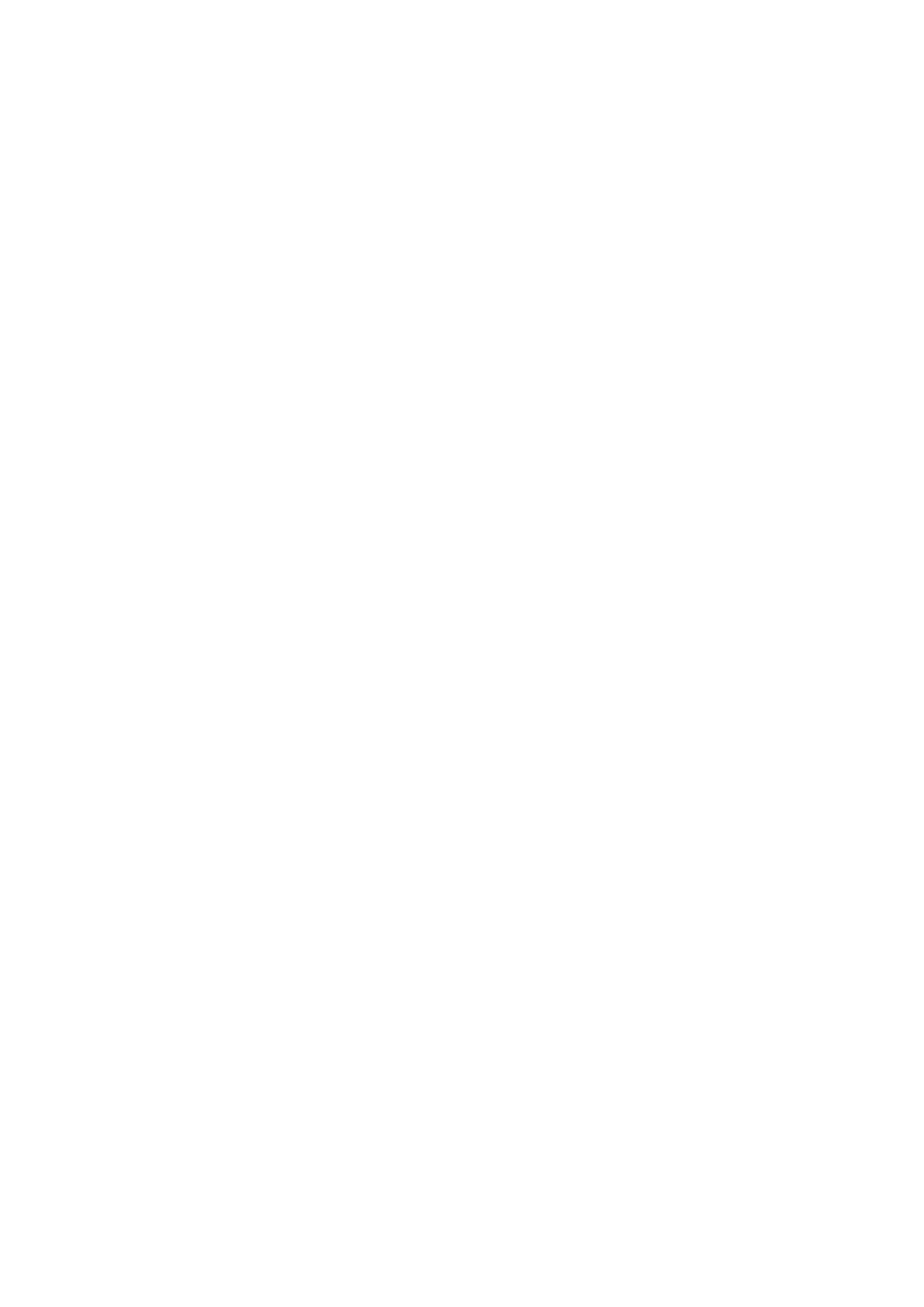# Table of contents

| 1.  |                                                                                                                                                                                                                                |                |  |  |
|-----|--------------------------------------------------------------------------------------------------------------------------------------------------------------------------------------------------------------------------------|----------------|--|--|
| 2.  |                                                                                                                                                                                                                                |                |  |  |
| 3.  |                                                                                                                                                                                                                                |                |  |  |
|     | <b>Research Directions</b><br>3.1.                                                                                                                                                                                             |                |  |  |
|     | 3.2.<br>Static Parallelization and Optimization                                                                                                                                                                                | $\overline{3}$ |  |  |
|     | 3.3.<br>Profiling and Execution Behavior Modeling                                                                                                                                                                              | 3              |  |  |
|     | Dynamic Parallelization and Optimization, Virtual Machine<br>3.4.                                                                                                                                                              | $\overline{4}$ |  |  |
|     | Proof of Program Transformations for Multicores<br>3.5.                                                                                                                                                                        | $\overline{4}$ |  |  |
| 4.  |                                                                                                                                                                                                                                |                |  |  |
| 5.  | Highlights of the Year manufacture of the Year manufacture of the Year manufacture of the Year manufacture of the Year manufacture of the Year manufacture of the Year manufacture of the Year manufacture of the Year manufac |                |  |  |
| 6.  | New Software and Platforms (1) 1996 (1) 1997 (1) 1998 (1) 1998 (1) 1998 (1) 1998 (1) 1998 (1) 1998 (1) 1999 (1) 1999 (1) 1999 (1) 1999 (1) 1999 (1) 1999 (1) 1999 (1) 1999 (1) 1999 (1) 1999 (1) 1999 (1) 1999 (1) 1999 (1) 19 |                |  |  |
|     | APOLLO<br>6.1.                                                                                                                                                                                                                 | $\mathfrak{S}$ |  |  |
|     | 6.2.<br>Clan                                                                                                                                                                                                                   | 5              |  |  |
|     | 6.3.<br>Clay                                                                                                                                                                                                                   | 6              |  |  |
|     | 6.4.<br>CLooG                                                                                                                                                                                                                  | 6              |  |  |
|     | 6.5.<br><b>IBB</b>                                                                                                                                                                                                             | 6              |  |  |
|     | 6.6.<br>OpenScop                                                                                                                                                                                                               | 6              |  |  |
|     | 6.7.<br>PolyLib                                                                                                                                                                                                                | $\overline{7}$ |  |  |
|     | 6.8.<br><b>ORWL</b>                                                                                                                                                                                                            | $\overline{7}$ |  |  |
|     | 6.9.<br>P99                                                                                                                                                                                                                    | $\overline{7}$ |  |  |
|     | 6.10. stdatomic                                                                                                                                                                                                                | 8              |  |  |
|     | 6.11. musl                                                                                                                                                                                                                     | 8              |  |  |
|     | 6.12. Modular C                                                                                                                                                                                                                | 8              |  |  |
|     | 6.13. arbogast                                                                                                                                                                                                                 | 9              |  |  |
|     | 6.14. CFML                                                                                                                                                                                                                     | 9              |  |  |
|     | 6.15. TLC                                                                                                                                                                                                                      | 10             |  |  |
| 7.  |                                                                                                                                                                                                                                | <b>10</b>      |  |  |
|     | 7.1.<br>Automatic (Un-)Collapsing of Non-Rectangular Loops                                                                                                                                                                     | 10             |  |  |
|     | 7.2.<br>Code-Bones for Fast and Flexible Runtime Code Generation                                                                                                                                                               | 10             |  |  |
|     | 7.3.<br>Formal Proofs about Explicitly Parallel Programs with Clocks                                                                                                                                                           | 11             |  |  |
|     | 7.4.<br>High-Performance Particle-in-Cell Simulations                                                                                                                                                                          | 11             |  |  |
|     | 7.5.<br><b>Granularity Control for Parallel Programs</b>                                                                                                                                                                       | 12             |  |  |
|     | 7.6.<br>Program verification and formal languages                                                                                                                                                                              | 12             |  |  |
|     | 7.7.<br>Combining Locking and Data Management Interfaces                                                                                                                                                                       | 13             |  |  |
|     | Automatic Generation of Adaptive Simulation Codes<br>7.8.                                                                                                                                                                      | 13             |  |  |
|     | 7.9.<br>Parallel Polyhedral Regions                                                                                                                                                                                            | 14             |  |  |
|     | 7.10. Optimization of Sparse Triangular and Banded Matrix Codes                                                                                                                                                                | 14             |  |  |
| 8.  | Bilateral Contracts and Grants with Industry manufactured contracts and Grants with Industry manufactured and S                                                                                                                |                |  |  |
|     | NANO 2017/PSAIC<br>8.1.                                                                                                                                                                                                        | 15             |  |  |
|     | 8.2.<br>Caldera                                                                                                                                                                                                                | 15             |  |  |
| 9.  | Partnerships and Cooperations (15) and the contract of the contract of the contract of the contract of the contract of the contract of the contract of the contract of the contract of the contract of the contract of the con |                |  |  |
|     | <b>National Initiatives</b><br>9.1.                                                                                                                                                                                            | 15             |  |  |
|     | 9.1.1.<br>Inria Large Scale Initiative on Multicore                                                                                                                                                                            | 15             |  |  |
|     | <b>ANR AJACS</b><br>9.1.2.                                                                                                                                                                                                     | 15             |  |  |
|     | 9.1.3.<br><b>ANR</b> Vocal                                                                                                                                                                                                     | 16             |  |  |
|     | 9.2.<br>European Initiatives                                                                                                                                                                                                   | 16             |  |  |
|     | <b>International Initiatives</b><br>9.3.                                                                                                                                                                                       | 16             |  |  |
| 10. |                                                                                                                                                                                                                                |                |  |  |
|     | 10.1. Promoting Scientific Activities                                                                                                                                                                                          | 17             |  |  |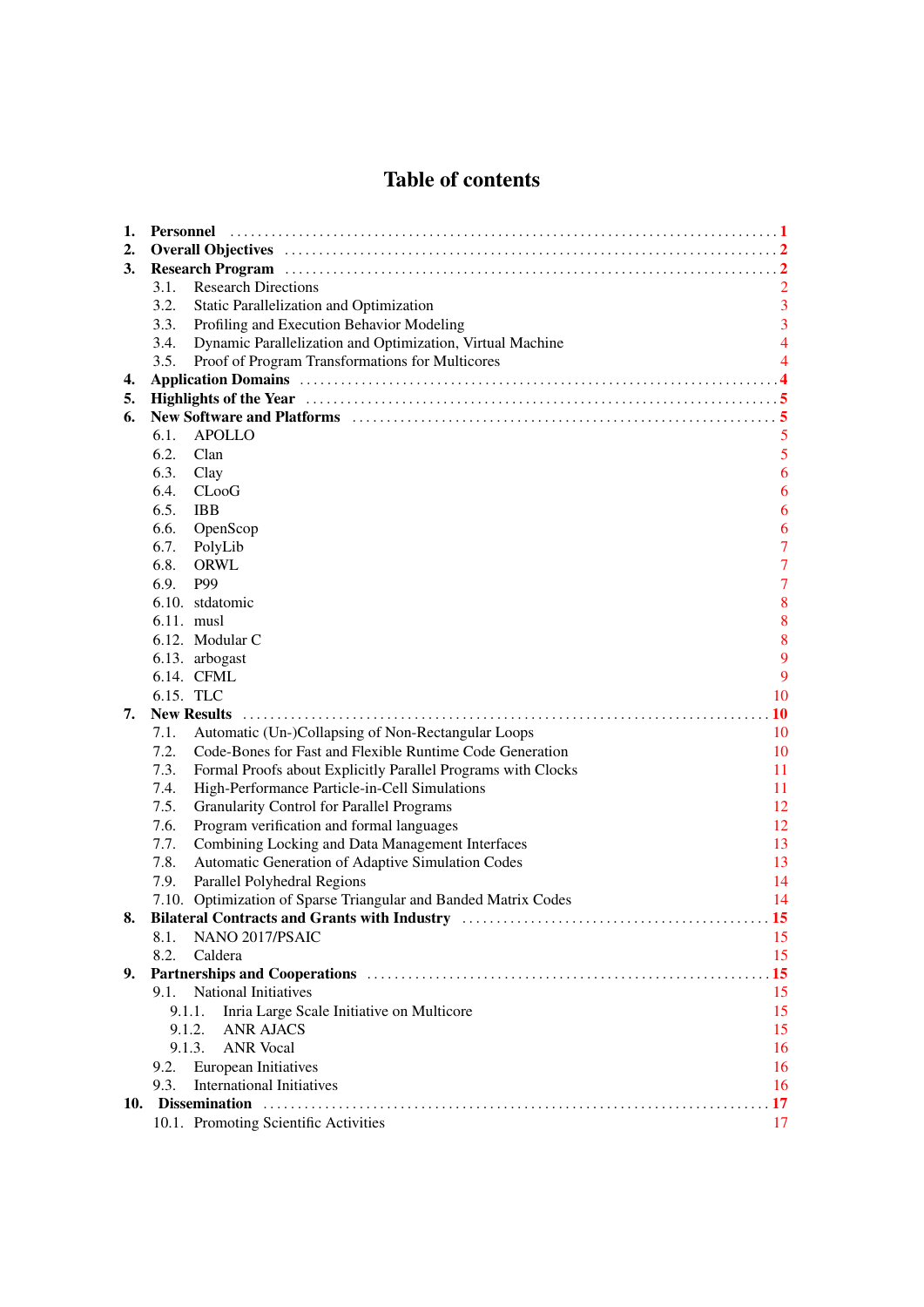| 10.1.1. Scientific Events Selection                   | 17 |
|-------------------------------------------------------|----|
| 10.1.1.1. Member of the Conference Program Committees | 17 |
| 10.1.1.2. Reviewer                                    | 17 |
| $10.1.2$ . Journal                                    | 17 |
| 10.1.2.1. Member of the Editorial Boards              | 17 |
| 10.1.2.2. Reviewer - Reviewing Activities             | 17 |
| 10.1.3. Invited Talks                                 | 18 |
| 10.1.4. Scientific Expertise                          | 18 |
| 10.1.5. Standardization                               | 18 |
| 10.2. Teaching - Supervision - Juries                 | 18 |
| $10.2.1$ . Teaching                                   | 18 |
| 10.2.2. Supervision                                   | 19 |
| 10.2.3. Juries                                        | 20 |
| 10.3. Popularization                                  | 20 |
| 11.                                                   | 20 |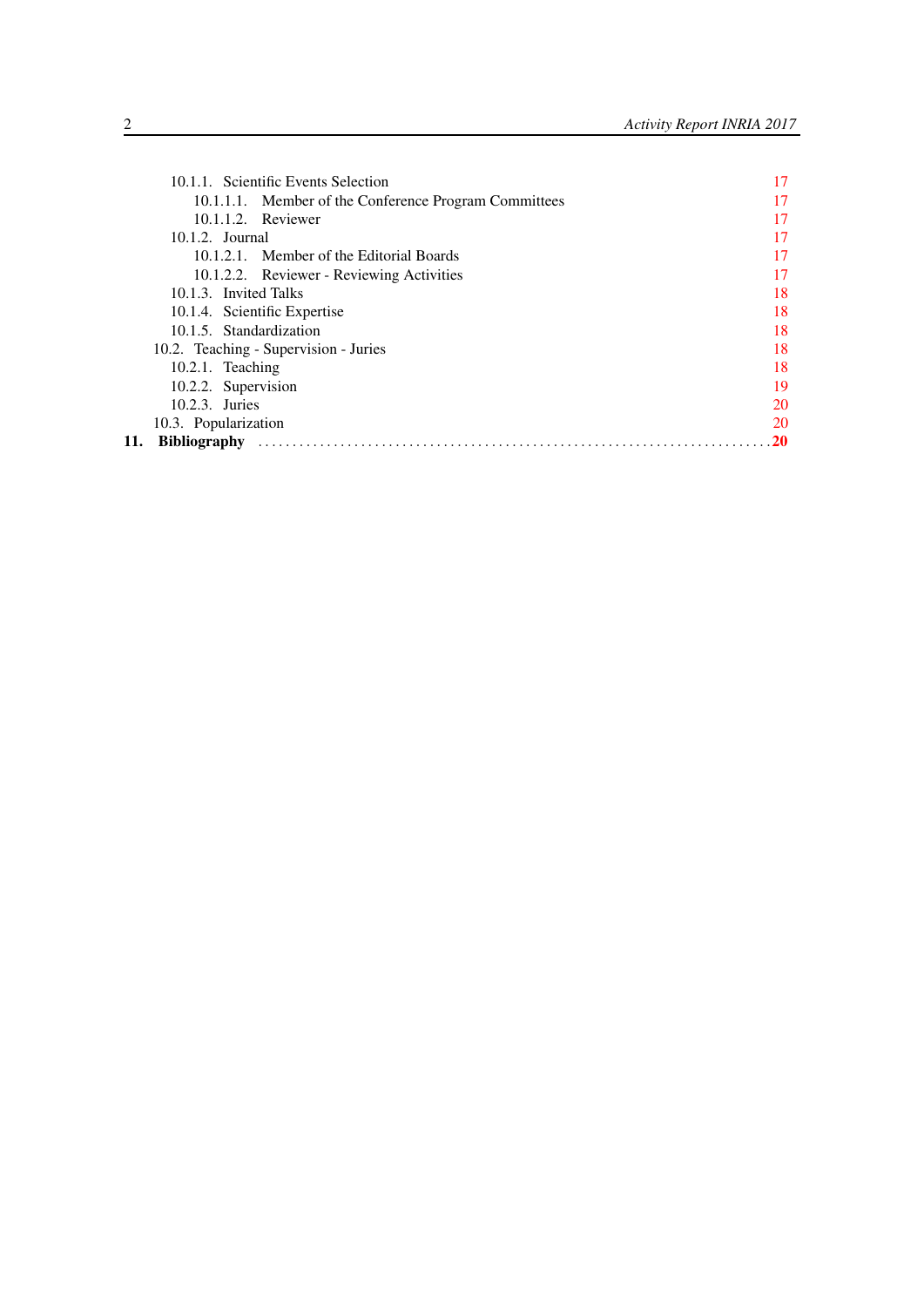# Team CAMUS

*Creation of the Team: 2009 July 01*

### Keywords:

### [Computer Science and Digital Science:](https://raweb.inria.fr/rapportsactivite/RA2017/static/keywords/ComputerScienceandDigitalScience.html)

- A1.1.1. Multicore, Manycore
- A1.1.4. High performance computing
- A2.1.1. Semantics of programming languages
- A2.1.6. Concurrent programming
- A2.2.1. Static analysis
- A2.2.3. Run-time systems
- A2.2.4. Parallel architectures
- A2.2.5. GPGPU, FPGA, etc.
- A2.2.6. Adaptive compilation

### [Other Research Topics and Application Domains:](https://raweb.inria.fr/rapportsactivite/RA2017/static/keywords/OtherResearchTopicsandApplicationDomains.html)

B4.5.1. - Green computing B6.1.1. - Software engineering B6.6. - Embedded systems

# <span id="page-4-0"></span>1. Personnel

### Research Scientists

Arthur Charguéraud [Inria, Researcher] Jens Gustedt [Inria, Senior Researcher, HDR]

### Faculty Members

Philippe Clauss [Team leader, Univ de Strasbourg, Professor, HDR] Cédric Bastoul [Univ de Strasbourg, Professor, HDR] Alain Ketterlin [Univ de Strasbourg, Associate Professor] Vincent Loechner [Univ de Strasbourg, Associate Professor] Nicolas Magaud [Univ de Strasbourg, Associate Professor] Julien Narboux [Univ de Strasbourg, Associate Professor] Éric Violard [Univ de Strasbourg, Associate Professor, HDR]

### Post-Doctoral Fellows

Manuel Selva [Inria] Julien Pagès [Univ. Strasbourg, from Sept 2016, until Aug 2017]

### PhD Students

Yann Barsamian [Univ de Strasbourg] Paul Godard [Caldera] Salwa Kobeissi [Inria, from Sep 2017] Harenome Ranaivoarivony-Razanajato [Univ de Strasbourg] Mariem Saied [Univ de Strasbourg, until Aug 2017] Daniel Salas [INSERM] Maxime Schmitt [Univ de Strasbourg]

#### Technical staff

Maxime Mogé [Inria]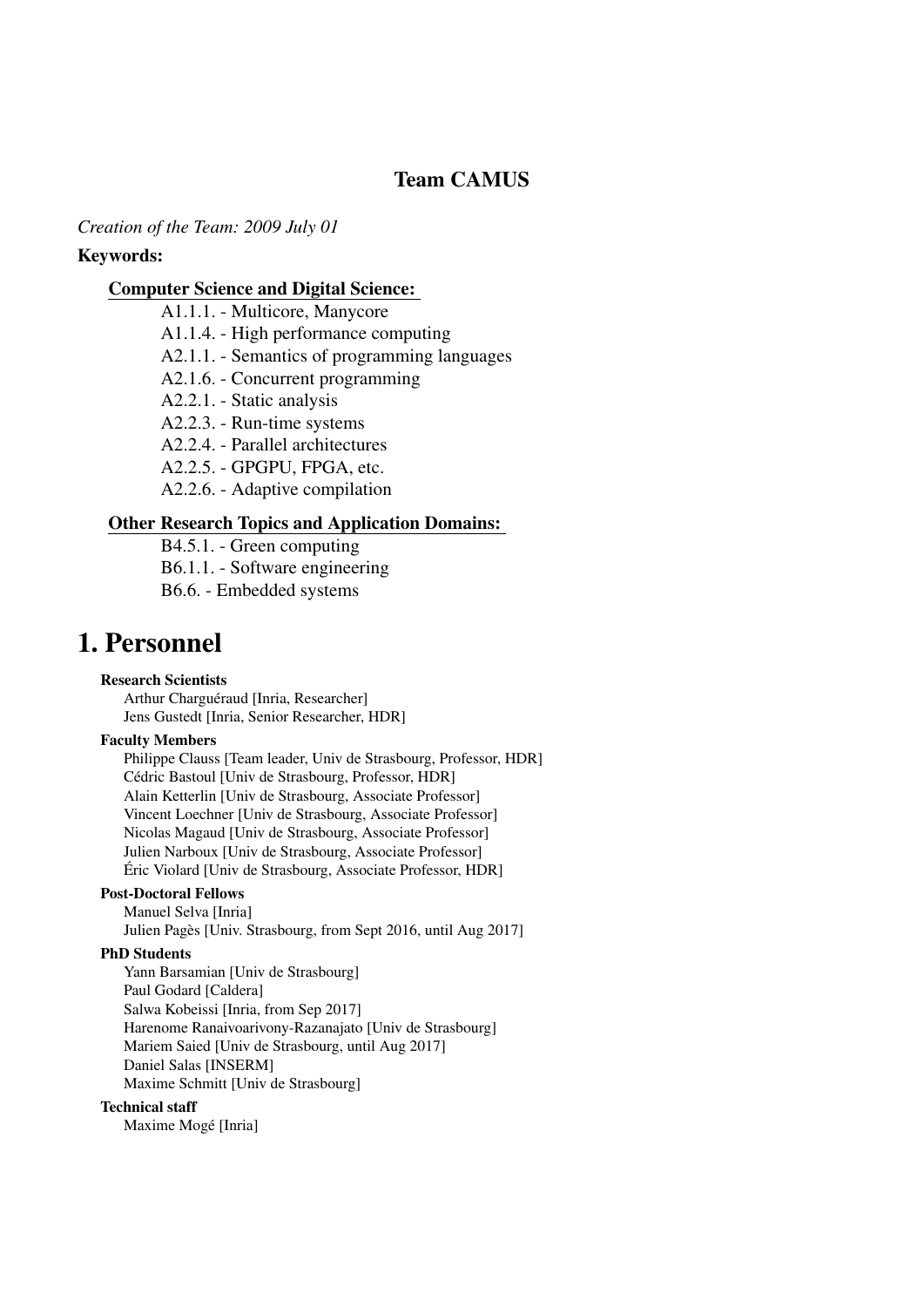```
Intern
```
Stan Wilhelm [Inria, until Jun 2017]

```
Administrative Assistants
```
Véronique Constant [Inria] Ouiza Herbi [Inria]

# <span id="page-5-0"></span>2. Overall Objectives

# 2.1. Overall Objectives

The CAMUS team is focusing on developing, adapting and extending automatic parallelizing and optimizing techniques, as well as proof and certification methods, for the efficient use of current and future multicore processors.

The team's research activities are organized into five main issues that are closely related to reach the following objectives: performance, correction and productivity. These issues are: static parallelization and optimization of programs (where all statically detected parallelisms are expressed as well as all "hypothetical" parallelisms which would be eventually taken advantage of at runtime), profiling and execution behavior modeling (where expressive representation models of the program execution behavior will be used as engines for dynamic parallelizing processes), dynamic parallelization and optimization of programs (such transformation processes running inside a virtual machine), and finally program transformations proof (where the correction of many static and dynamic program transformations has to be ensured).

# <span id="page-5-1"></span>3. Research Program

# 3.1. Research Directions

<span id="page-5-2"></span>The various objectives we are expecting to reach are directly related to the search of adequacy between the sofware and the new multicore processors evolution. They also correspond to the main research directions suggested by Hall, Padua and Pingali in [\[32\]](#page-26-0). Performance, correction and productivity must be the users' perceived effects. They will be the consequences of research works dealing with the following issues:

- Issue 1: Static Parallelization and Optimization
- Issue 2: Profiling and Execution Behavior Modeling
- Issue 3: Dynamic Program Parallelization and Optimization, Virtual Machine
- Issue 4: Proof of Program Transformations for Multicores

Efficient and correct applications development for multicore processors needs stepping in every application development phase, from the initial conception to the final run.

Upstream, all potential parallelism of the application has to be exhibited. Here static analysis and transformation approaches (issue 1) must be processed, resulting in a *multi-parallel* intermediate code advising the running virtual machine about all the parallelism that can be taken advantage of. However the compiler does not have much knowledge about the execution environment. It obviously knows the instruction set, it can be aware of the number of available cores, but it does not know the effective available resources at any time during the execution (memory, number of free cores, etc.).

That is the reason why a "virtual machine" mechanism will have to adapt the application to the resources (issue 3). Moreover the compiler will be able to take advantage only of a part of the parallelism induced by the application. Indeed some program information (variables values, accessed memory adresses, etc.) being available only at runtime, another part of the available parallelism will have to be generated on-the-fly during the execution, here also, thanks to a dynamic mechanism.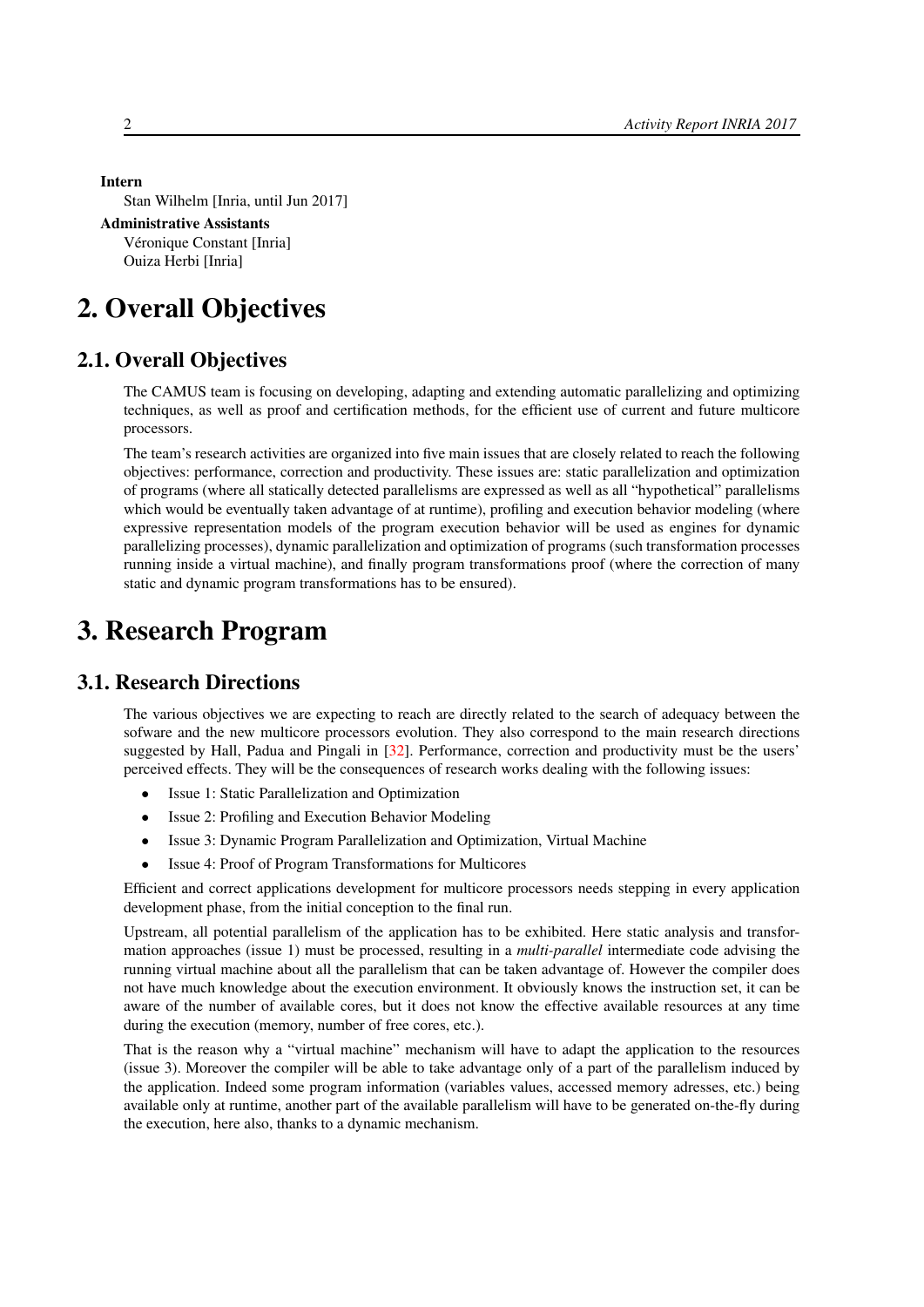This on-the-fly parallelism extraction will be performed using speculative behavior models (issue 2), such models allowing to generate speculative parallel code (issue 3). Between our behavior modeling objectives, we can add the behavior monitoring, or profiling, of a program version. Indeed current and future architectures complexity avoids assuming an optimal behavior regarding a given program version. A monitoring process will allow to select on-the-fly the best parallelization.

<span id="page-6-2"></span>These different parallelizing steps are schematized on figure [1.](#page-6-2)



*Figure 1. Automatic parallelizing steps for multicore architectures*

Our project lies on the conception of a production chain for efficient execution of an application on a multicore architecture. Each link of this chain has to be formally verified in order to ensure correction as well as efficiency. More precisely, it has to be ensured that the compiler produces a correct intermediate code, and that the virtual machine actually performs the parallel execution semantically equivalent to the source code: every transformation applied to the application, either statically by the compiler or dynamically by the virtual machine, must preserve the initial semantics. They must be proved formally (issue 4).

In the following, those different issues are detailed while forming our global and long term vision of what has to be done.

# 3.2. Static Parallelization and Optimization

<span id="page-6-0"></span>Participants: Vincent Loechner, Philippe Clauss, Éric Violard, Cédric Bastoul, Arthur Charguéraud.

Static optimizations, from source code at compile time, benefit from two decades of research in automatic parallelization: many works address the parallelization of loop nests accessing multi-dimensional arrays, and these works are now mature enough to generate efficient parallel code [\[30\]](#page-26-1). Low-level optimizations, in the assembly code generated by the compiler, have also been extensively dealt for single-core and require few adaptations to support multicore architectures. Concerning multicore specific parallelization, we propose to explore two research directions to take full advantage of these architectures: adapting parallelization to multicore architecture and expressing many potential parallelisms.

## 3.3. Profiling and Execution Behavior Modeling

<span id="page-6-1"></span>Participants: Alain Ketterlin, Philippe Clauss, Manuel Selva.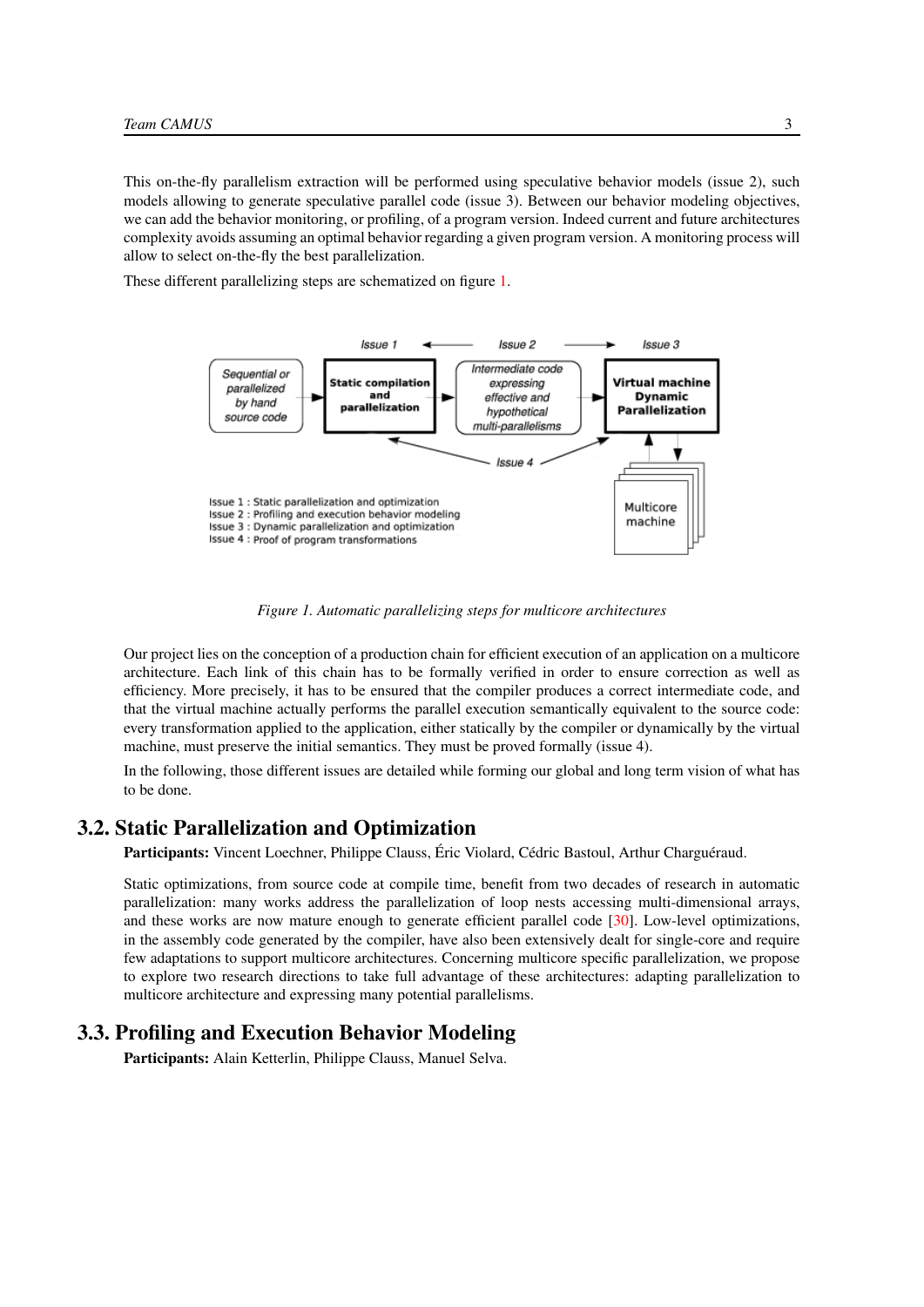The increasing complexity of programs and hardware architectures makes it ever harder to characterize beforehand a given program's run time behavior. The sophistication of current compilers and the variety of transformations they are able to apply cannot hide their intrinsic limitations. As new abstractions like transactional memories appear, the dynamic behavior of a program strongly conditions its observed performance. All these reasons explain why empirical studies of sequential and parallel program executions have been considered increasingly relevant. Such studies aim at characterizing various facets of one or several program runs, *e.g.*, memory behavior, execution phases, etc. In some cases, such studies characterize more the compiler than the program itself. These works are of tremendous importance to highlight all aspects that escape static analysis, even though their results may have a narrow scope, due to the possible incompleteness of their input data sets.

# 3.4. Dynamic Parallelization and Optimization, Virtual Machine

<span id="page-7-0"></span>Participants: Manuel Selva, Juan Manuel Martinez Caamaño, Luis Esteban Campostrini, Artiom Baloian, Mariem Saied, Daniel Salas, Philippe Clauss, Jens Gustedt, Vincent Loechner, Alain Ketterlin.

This link in the programming chain has become essential with the advent of the new multicore architectures. Still being considered as secondary with mono-core architectures, dynamic analysis and optimization are now one of the keys for controling those new mechanisms complexity. From now on, performed instructions are not only dedicated to the application functionalities, but also to its control and its transformation, and so in its own interest. Behaving like a computer virus, such a process should rather be qualified as a "vitamin". It perfectly knows the current characteristics of the execution environment and owns some qualitative information thanks to a behavior modeling process (issue 2). It appends a significant part of optimizing ability compared to a static compiler, while observing live resources availability evolution.

# 3.5. Proof of Program Transformations for Multicores

<span id="page-7-1"></span>Participants: Éric Violard, Alain Ketterlin, Julien Narboux, Nicolas Magaud, Arthur Charguéraud.

Our main objective consists in certifying the critical modules of our optimization tools (the compiler and the virtual machine). First we will prove the main loop transformation algorithms which constitute the core of our system.

The optimization process can be separated into two stages: the transformations consisting in optimizing the sequential code and in exhibiting parallelism, and those consisting in optimizing the parallel code itself. The first category of optimizations can be proved within a sequential semantics. For the other optimizations, we need to work within a concurrent semantics. We expect the first stage of optimizations to produce data-race free code. For the second stage of optimizations, we will first assume that the input code is data-race free. We will prove those transformations using Appel's concurrent separation logic [\[33\]](#page-26-2). Proving transformations involving program which are not data-race free will constitute a longer term research goal.

# <span id="page-7-2"></span>4. Application Domains

# 4.1. Application Domains

Performance being our main objective, our developments' target applications are characterized by intensive computation phases. Such applications are numerous in the domains of scientific computations, optimization, data mining and multimedia.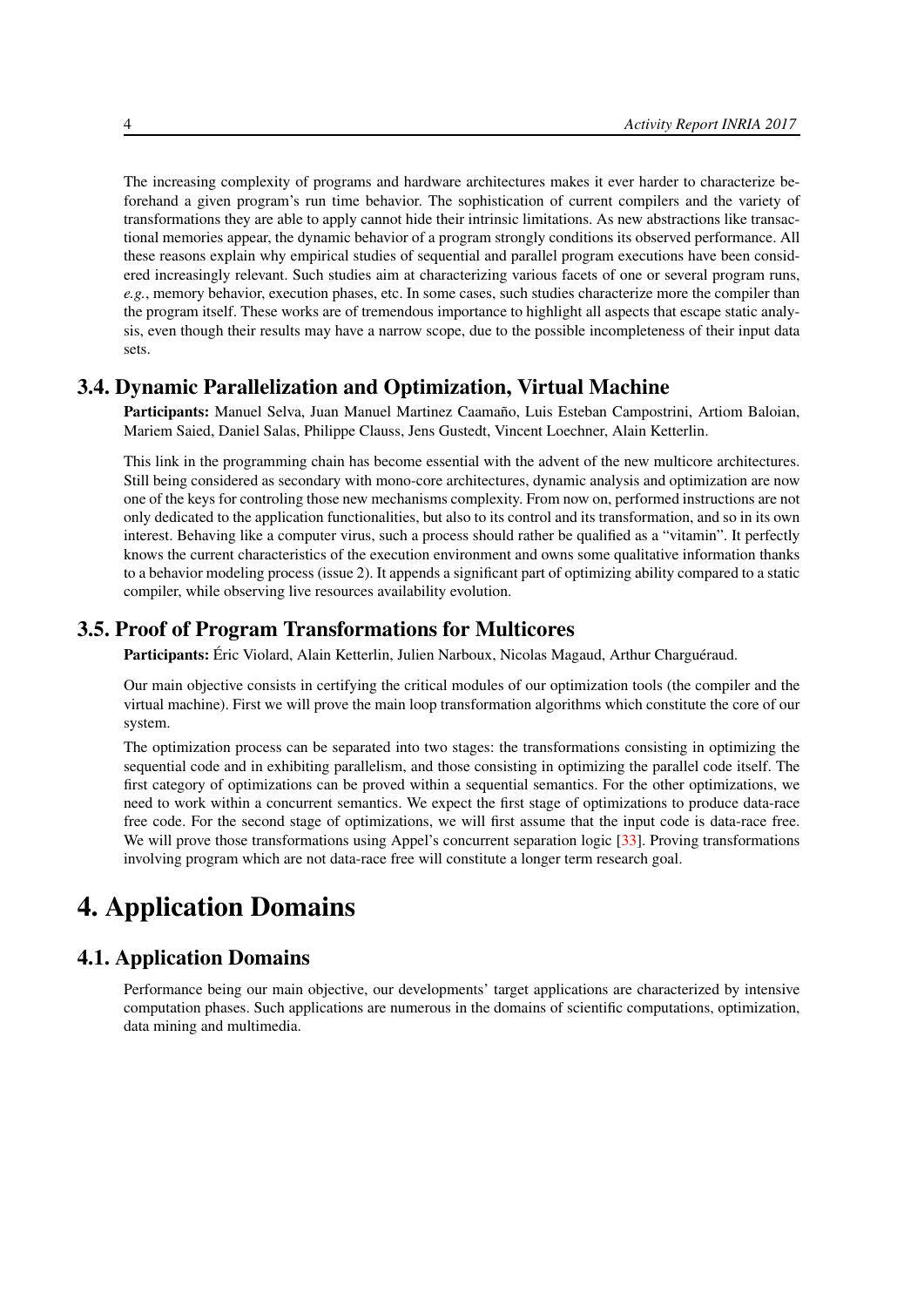Applications involving intensive computations are necessarily high energy consumers. However this consumption can be significantly reduced thanks to optimization and parallelization. Although this issue is not our primary objective, we can expect some positive effects for the following reasons:

- Program parallelization tries to distribute the workload equally among the cores. Thus an equivalent performance, or even a better performance, to a sequential higher frequency execution on one single core, can be obtained.
- Memory and memory accesses are high energy consumers. Lowering the memory consumption, lowering the number of memory accesses and maximizing the number of accesses in the low levels of the memory hierarchy (registers, cache memories) have a positive consequence on execution speed, but also on energy consumption.

# <span id="page-8-0"></span>5. Highlights of the Year

# 5.1. Highlights of the Year

### *5.1.1. Awards*

A team composed of four CAMUS members (Cédric Bastoul, Vincent Loechner, Harenome Ranaivoarivony-Razanajato and Maxime Schmitt) participated to the Google Hash Code contest. They were ranked 9 during the qualification round, over more than 26000 participants from Europe, Middle-East and Africa, and qualified for the final. They were 34th at the final hosted in the Google Paris office.

# <span id="page-8-1"></span>6. New Software and Platforms

# 6.1. APOLLO

<span id="page-8-2"></span>*Automatic speculative POLyhedral Loop Optimizer*

KEYWORD: Automatic parallelization

FUNCTIONAL DESCRIPTION: APOLLO is dedicated to automatic, dynamic and speculative parallelization of loop nests that cannot be handled efficiently at compile-time. It is composed of a static part consisting of specific passes in the LLVM compiler suite, plus a modified Clang frontend, and a dynamic part consisting of a runtime system. It can apply on-the-fly any kind of polyhedral transformations, including tiling, and can handle nonlinear loops, as while-loops referencing memory through pointers and indirections.

- Participants: Aravind Sukumaran-Rajam, Juan Manuel Martinez Caamaño, Manuel Selva and Philippe Clauss
- Contact: Philippe Clauss
- <span id="page-8-3"></span>• URL: <http://apollo.gforge.inria.fr>

# 6.2. Clan

#### *A Polyhedral Representation Extraction Tool for C-Based High Level Languages* KEYWORD: Polyhedral compilation

FUNCTIONAL DESCRIPTION: Clan is a free software and library which translates some particular parts of high level programs written in C, C++ or Java into a polyhedral representation called OpenScop. This representation may be manipulated by other tools to, e.g., achieve complex analyses or program restructurations (for optimization, parallelization or any other kind of manipulation). It has been created to avoid tedious and error-prone input file writing for polyhedral tools (such as CLooG, LeTSeE, Candl etc.). Using Clan, the user has to deal with source codes based on C grammar only (as C, C++ or Java). Clan is notably the frontend of the two major high-level compilers Pluto and PoCC.

- Participants: Cédric Bastoul and Imèn Fassi
- Contact: Cédric Bastoul
- URL: [http://icps.u-strasbg.fr/people/bastoul/public\\_html/development/clan/](http://icps.u-strasbg.fr/people/bastoul/public_html/development/clan/)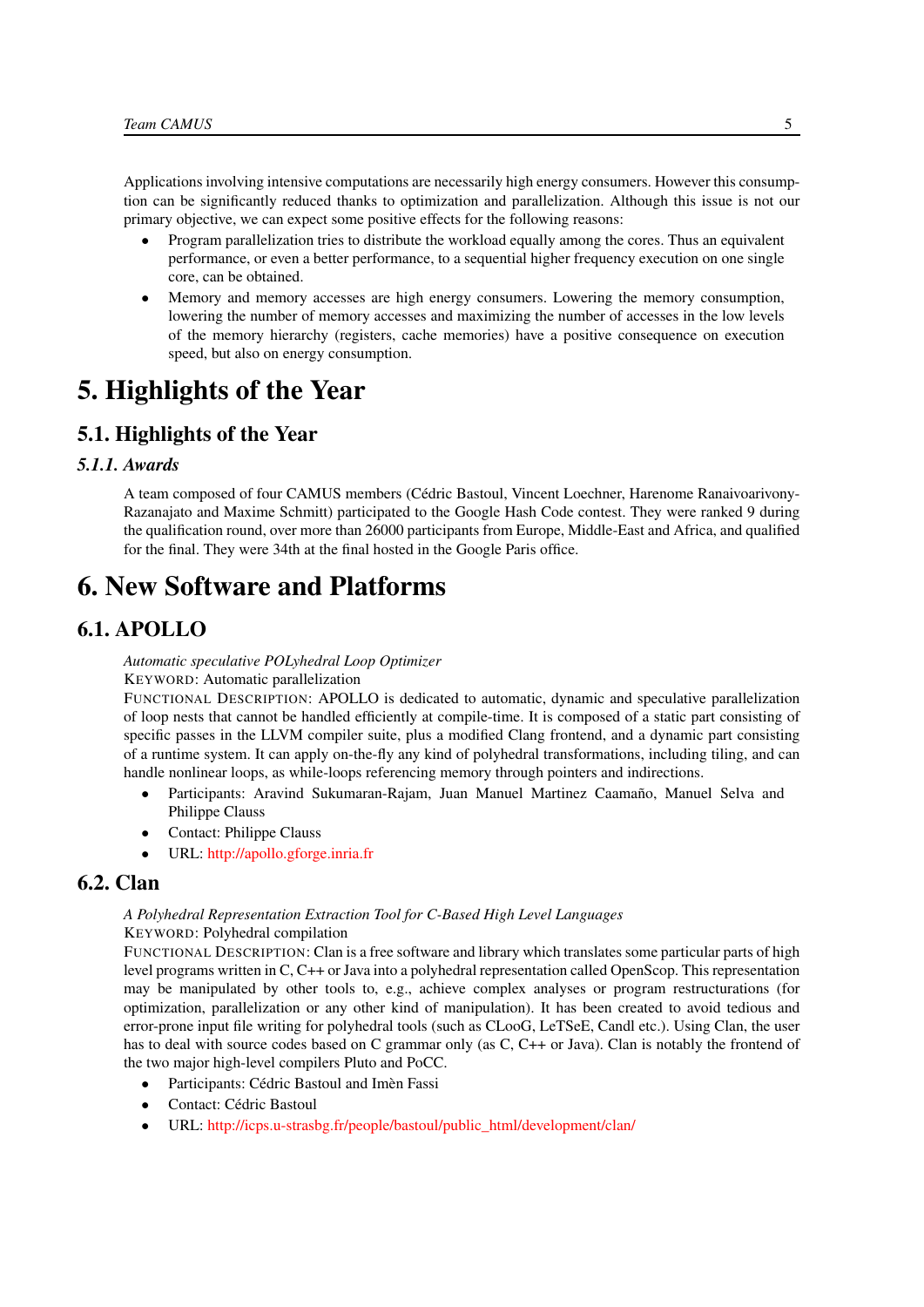# 6.3. Clay

### <span id="page-9-0"></span>*Chunky Loop Alteration wizardrY*

FUNCTIONAL DESCRIPTION: Clay is a free software and library devoted to semi-automatic optimization using the polyhedral model. It can input a high-level program or its polyhedral representation and transform it according to a transformation script. Classic loop transformations primitives are provided. Clay is able to check for the legality of the complete sequence of transformation and to suggest corrections to the user if the original semantics is not preserved.

- Participant: Cédric Bastoul
- Contact: Cédric Bastoul
- <span id="page-9-1"></span>• URL: [http://icps.u-strasbg.fr/people/bastoul/public\\_html/development/clay/](http://icps.u-strasbg.fr/people/bastoul/public_html/development/clay/)

# 6.4. CLooG

### *Code Generator in the Polyhedral Model*

FUNCTIONAL DESCRIPTION: CLooG is a free software and library to generate code (or an abstract syntax tree of a code) for scanning Z-polyhedra. That is, it finds a code (e.g. in C, FORTRAN...) that reaches each integral point of one or more parameterized polyhedra. CLooG has been originally written to solve the code generation problem for optimizing compilers based on the polyhedral model. Nevertheless it is used now in various area e.g. to build control automata for high-level synthesis or to find the best polynomial approximation of a function. CLooG may help in any situation where scanning polyhedra matters. While the user has full control on generated code quality, CLooG is designed to avoid control overhead and to produce a very effective code. CLooG is widely used (including by GCC and LLVM compilers), disseminated (it is installed by default by the main Linux distributions) and considered as the state of the art in polyhedral code generation.

RELEASE FUNCTIONAL DESCRIPTION: It mostly solves building and offers a better OpenScop support.

- Participant: Cédric Bastoul
- Contact: Cédric Bastoul
- <span id="page-9-2"></span>• URL: <http://www.cloog.org>

# 6.5. IBB

### *Iterate-But-Better*

FUNCTIONAL DESCRIPTION: IBB is a source-to-source xfor compiler which automatically translates any C source code containing xfor-loops into an equivalent source code where xfor-loops have been transformed into equivalent for-loops.

RELEASE FUNCTIONAL DESCRIPTION: The IBB compiler has been improved in some aspects in 2014: loop bounds can now be min and max functions, IBB uses the OpenScop format to encode statements and iteration domains.

- Participants: Cédric Bastoul, Imèn Fassi and Philippe Clauss
- Contact: Philippe Clauss
- <span id="page-9-3"></span>• URL: <http://xfor.gforge.inria.fr>

# 6.6. OpenScop

*A Specification and a Library for Data Exchange in Polyhedral Compilation Tools*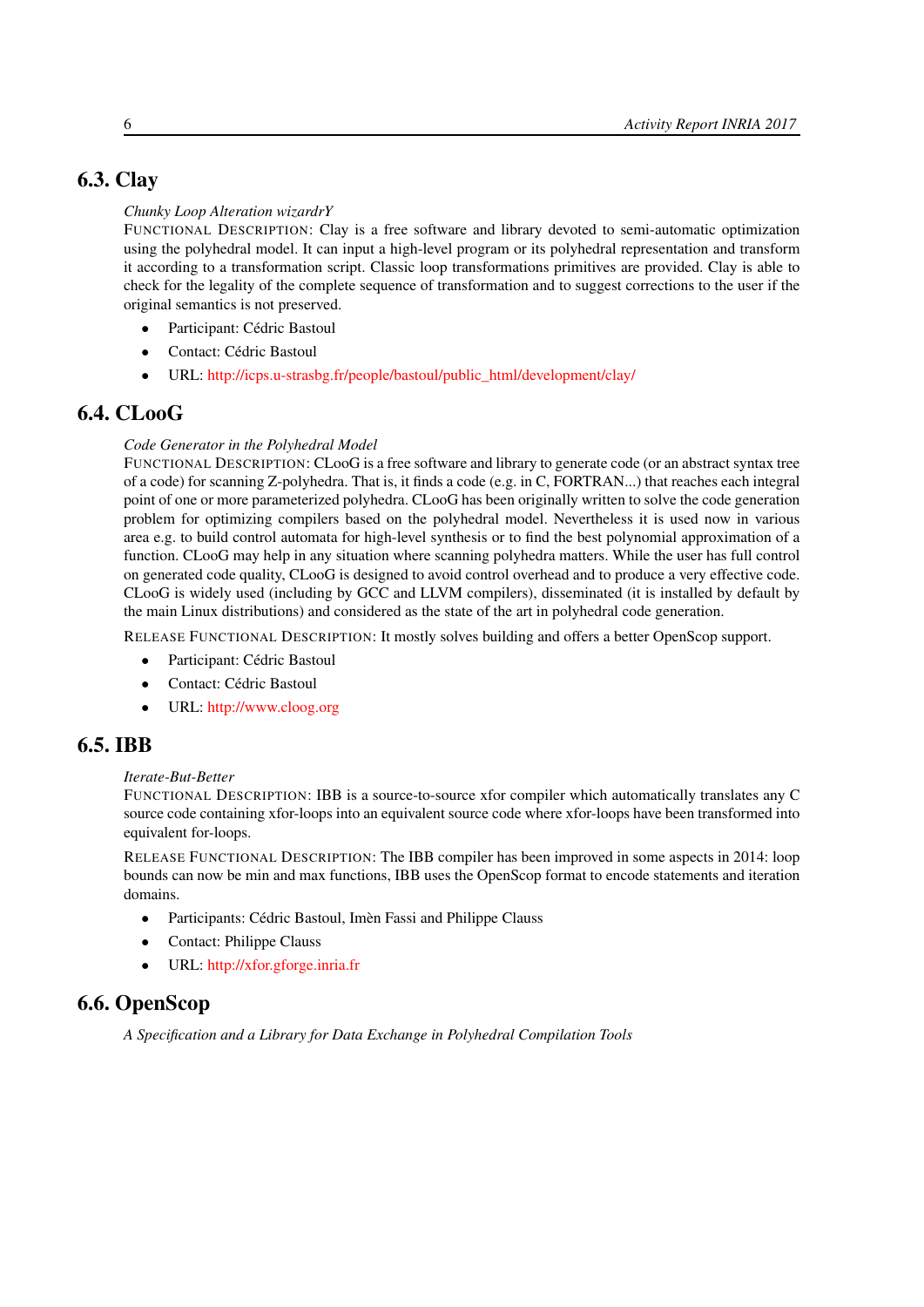FUNCTIONAL DESCRIPTION: OpenScop is an open specification that defines a file format and a set of data structures to represent a static control part (SCoP for short), i.e., a program part that can be represented in the polyhedral model. The goal of OpenScop is to provide a common interface to the different polyhedral compilation tools in order to simplify their interaction. To help the tool developers to adopt this specification, OpenScop comes with an example library (under 3-clause BSD license) that provides an implementation of the most important functionalities necessary to work with OpenScop.

- Participant: Cédric Bastoul
- Contact: Cédric Bastoul
- <span id="page-10-0"></span>• URL: [http://icps.u-strasbg.fr/people/bastoul/public\\_html/development/openscop/](http://icps.u-strasbg.fr/people/bastoul/public_html/development/openscop/)

# 6.7. PolyLib

### *The Polyhedral Library*

KEYWORDS: Rational polyhedra - Library - Polyhedral compilation

SCIENTIFIC DESCRIPTION: A C library used in polyhedral compilation, as a basic tool used to analyze, transform, optimize polyhedral loop nests. Has been shipped in the polyhedral tools Cloog and Pluto.

FUNCTIONAL DESCRIPTION: PolyLib is a C library of polyhedral functions, that can manipulate unions of rational polyhedra of any dimension. It was the first to provide an implementation of the computation of parametric vertices of a parametric polyhedron, and the computation of an Ehrhart polynomial (expressing the number of integer points contained in a parametric polytope) based on an interpolation method. Vincent Loechner is the maintainer of this software.

- Participant: Vincent Loechner
- Contact: Vincent Loechner
- <span id="page-10-1"></span>• URL: <http://icps.u-strasbg.fr/PolyLib/>

# 6.8. ORWL

#### *Ordered Read-Write Lock*

KEYWORDS: Task scheduling - Deadlock detection

FUNCTIONAL DESCRIPTION: ORWL is a reference implementation of the Ordered Read-Write Lock tools. The macro definitions and tools for programming in C99 that have been implemented for ORWL have been separated out into a toolbox called P99.

- Participants: Jens Gustedt, Mariem Saied and Stéphane Vialle
- Contact: Jens Gustedt
- Publications: [Iterative Computations with Ordered Read-Write Locks](https://hal.inria.fr/inria-00330024) [Automatic, Abstracted](https://hal.inria.fr/hal-01621936) [and Portable Topology-Aware Thread Placement](https://hal.inria.fr/hal-01621936) - [Resource-Centered Distributed Processing of](https://hal.inria.fr/hal-01325648) [Large Histopathology Images](https://hal.inria.fr/hal-01325648) - [Automatic Code Generation for Iterative Multi-dimensional Stencil](https://hal.inria.fr/hal-01337093) [Computations](https://hal.inria.fr/hal-01337093)

### 6.9. P99

#### <span id="page-10-2"></span>KEYWORD: Macro programming

FUNCTIONAL DESCRIPTION: P99 is a suite of macro and function definitions that ease the programming in modern C, minimum C99. By using tools from C99 and C11 we implement default arguments for functions, scope bound resource management, transparent allocation and initialization.

- Participants: Jens Gustedt, Mariem Saied and Stéphane Vialle
- Contact: Jens Gustedt
- URL: <https://gforge.inria.fr/projects/p99/>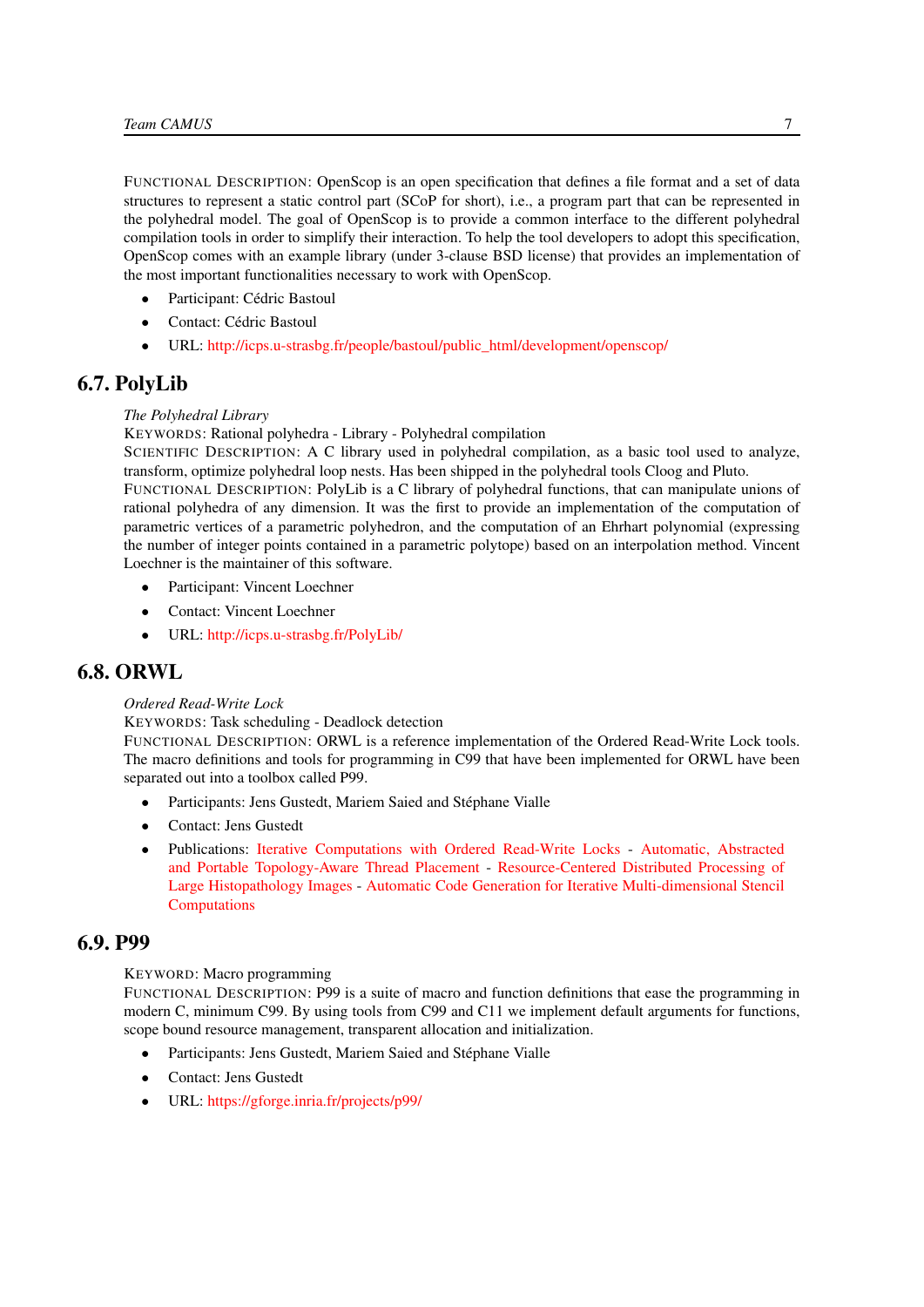# 6.10. stdatomic

#### <span id="page-11-0"></span>*standard atomic library*

#### KEYWORD: Atomic access

SCIENTIFIC DESCRIPTION: We present a new algorithm and implementation of a lock primitive that is based on Linux' native lock interface, the futex system call. It allows us to assemble compiler support for atomic data structures that can not be handled through specific hardware instructions. Such a tool is needed for C11's atomics interface because here an \_Atomic qualification can be attached to almost any data type. Our lock data structure for that purpose meets very specific criteria concerning its field of operation and its performance. By that we are able to outperform gcc's libatomic library by around 60%.

FUNCTIONAL DESCRIPTION: This implementation builds entirely on the two gcc ABIs for atomics. It doesn't even attempt to go down to assembly level by itself. We provide all function interfaces that the two gcc ABIs and the C standard need. For compilers that don't offer the direct language support for atomics this provides a syntactically reduced but fully functional approach to atomic operations.

- Author: Jens Gustedt
- Contact: Jens Gustedt
- Publications: [Futex based locks for C11's generic atomics](https://hal.inria.fr/hal-01236734) [Futex based locks for C11's generic](https://hal.inria.fr/hal-01304108) [atomics \(extended abstract\)](https://hal.inria.fr/hal-01304108)
- <span id="page-11-1"></span>• URL: <http://stdatomic.gforge.inria.fr/>

# 6.11. musl

#### KEYWORDS: Standards - Library

SCIENTIFIC DESCRIPTION: musl provides consistent quality and implementation behavior from tiny embedded systems to full-fledged servers. Minimal machine-specific code means less chance of breakage on minority architectures and better success with "write once run everywhere" C development.

musl's efficiency is unparalleled in Linux libc implementations. Designed from the ground up for static linking, musl carefully avoids pulling in large amounts of code or data that the application will not use. Dynamic linking is also efficient, by integrating the entire standard library implementation, including threads, math, and even the dynamic linker itself into a single shared object, most of the startup time and memory overhead of dynamic linking have been eliminated.

FUNCTIONAL DESCRIPTION: We participate in the development of musl, a re-implementation of the C library as it is described by the C and POSIX standards. It is lightweight, fast, simple, free, and strives to be correct in the sense of standards-conformance and safety. Musl is production quality code that is mainly used in the area of embedded device. It gains more market share also in other area, e.g. there are now Linux distributions that are based on musl instead of Gnu LibC.

- Participant: Jens Gustedt
- Contact: Jens Gustedt
- <span id="page-11-2"></span>• URL: <http://www.musl-libc.org/>

# 6.12. Modular C

KEYWORDS: Programming language - Modularity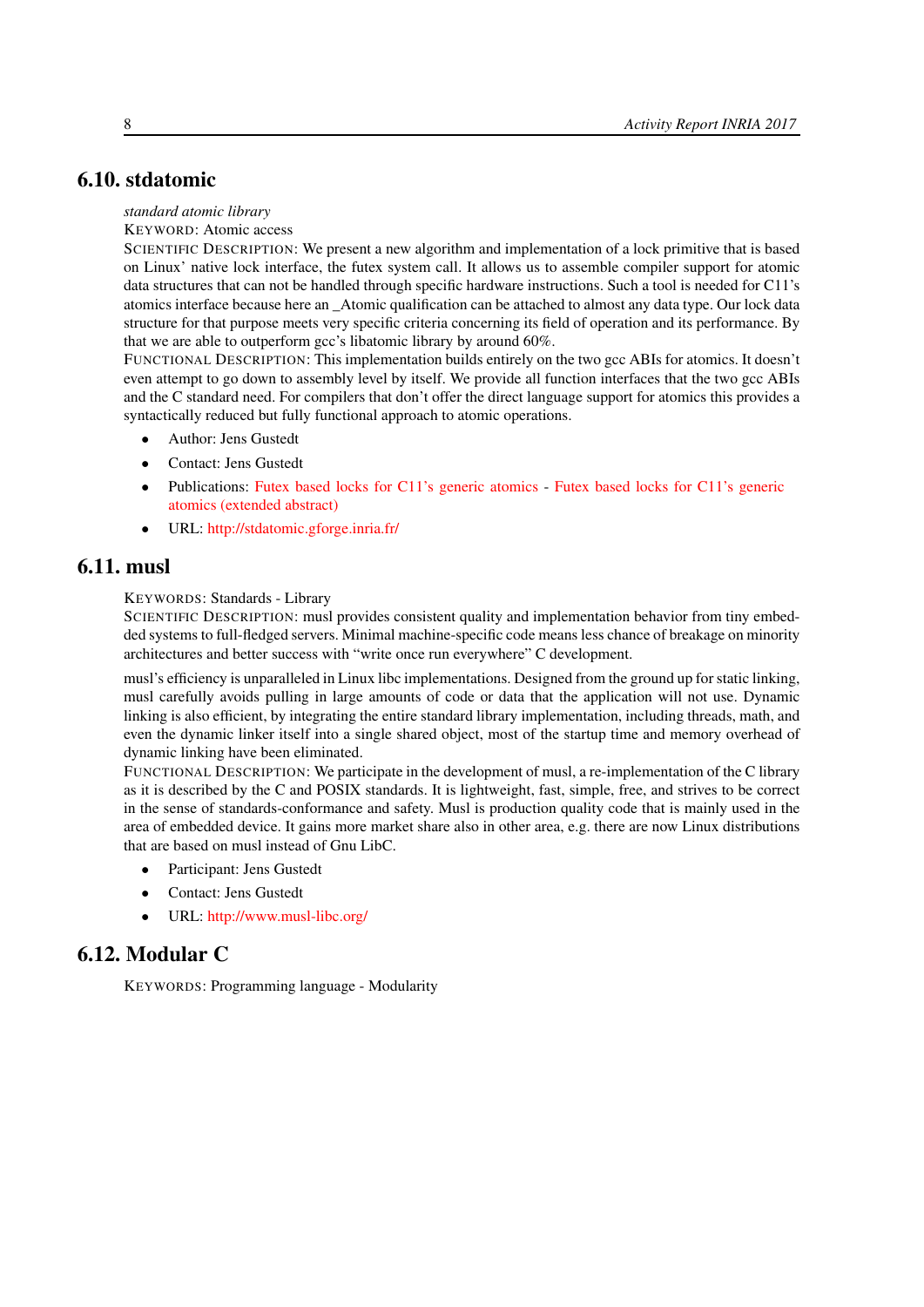FUNCTIONAL DESCRIPTION: The change to the C language is minimal since we only add one feature, composed identifiers, to the core language. Our modules can import other modules as long as the import relation remains acyclic and a module can refer to its own identifiers and those of the imported modules through freely chosen abbreviations. Other than traditional C include, our import directive ensures complete encapsulation between modules. The abbreviation scheme allows to seamlessly replace an imported module by another one with equivalent interface. In addition to the export of symbols, we provide parameterized code injection through the import of "snippets". This implements a mechanism that allows for code reuse, similar to X macros or templates. Additional features of our proposal are a simple dynamic module initialization scheme, a structured approach to the C library and a migration path for existing software projects.

- Author: Jens Gustedt
- Contact: Jens Gustedt
- Publications: [Modular C](https://hal.inria.fr/hal-01169491) [Arbogast: Higher order AD for special functions with Modular C](https://hal.inria.fr/hal-01307750) [Futex](https://hal.inria.fr/hal-01236734) [based locks for C11's generic atomics](https://hal.inria.fr/hal-01236734)
- <span id="page-12-0"></span>• URL: <http://cmod.gforge.inria.fr/>

### 6.13. arbogast

KEYWORD: Automatic differentiation

SCIENTIFIC DESCRIPTION: This high-level toolbox for the calculus with Taylor polynomials is named after L.F.A. Arbogast (1759-1803), a French mathematician from Strasbourg (Alsace), for his pioneering work in derivation calculus. Its modular structure ensures unmatched efficiency for computing higher order Taylor polynomials. In particular it permits compilers to apply sophisticated vector parallelization to the derivation of nearly unmodified application code.

FUNCTIONAL DESCRIPTION: Arbogast is based on a well-defined extension of the C programming language, Modular C, and places itself between tools that proceed by operator overloading on one side and by rewriting, on the other. The approach is best described as contextualization of C code because it permits the programmer to place his code in different contexts – usual math or AD – to reinterpret it as a usual C function or as a differential operator. Because of the type generic features of modern C, all specializations can be delegated to the compiler.

- Author: Jens Gustedt
- Contact: Jens Gustedt
- Publications: [Arbogast: Higher order AD for special functions with Modular C](https://hal.inria.fr/hal-01307750) [Arbogast Origine](https://hal.inria.fr/hal-01313355) [d'un outil de dérivation automatique](https://hal.inria.fr/hal-01313355)
- <span id="page-12-1"></span>• URL: <https://gforge.inria.fr/projects/arbo>

# 6.14. CFML

#### *Interactive program verification using characteristic formulae*

KEYWORDS: Coq - Software Verification - Deductive program verification - Separation Logic

FUNCTIONAL DESCRIPTION: The CFML tool supports the verification of OCaml programs through interactive Coq proofs. CFML proofs establish the full functional correctness of the code with respect to a specification. They may also be used to formally establish bounds on the asymptotic complexity of the code. The tool is made of two parts: on the one hand, a characteristic formula generator implemented as an OCaml program that parses OCaml code and produces Coq formulae, and, on the other hand, a Coq library that provides notation and tactics for manipulating characteristic formulae interactively in Coq.

- Participants: Arthur Charguéraud, Armaël Guéneau and François Pottier
- Contact: Arthur Charguéraud
- URL: <http://www.chargueraud.org/softs/cfml/>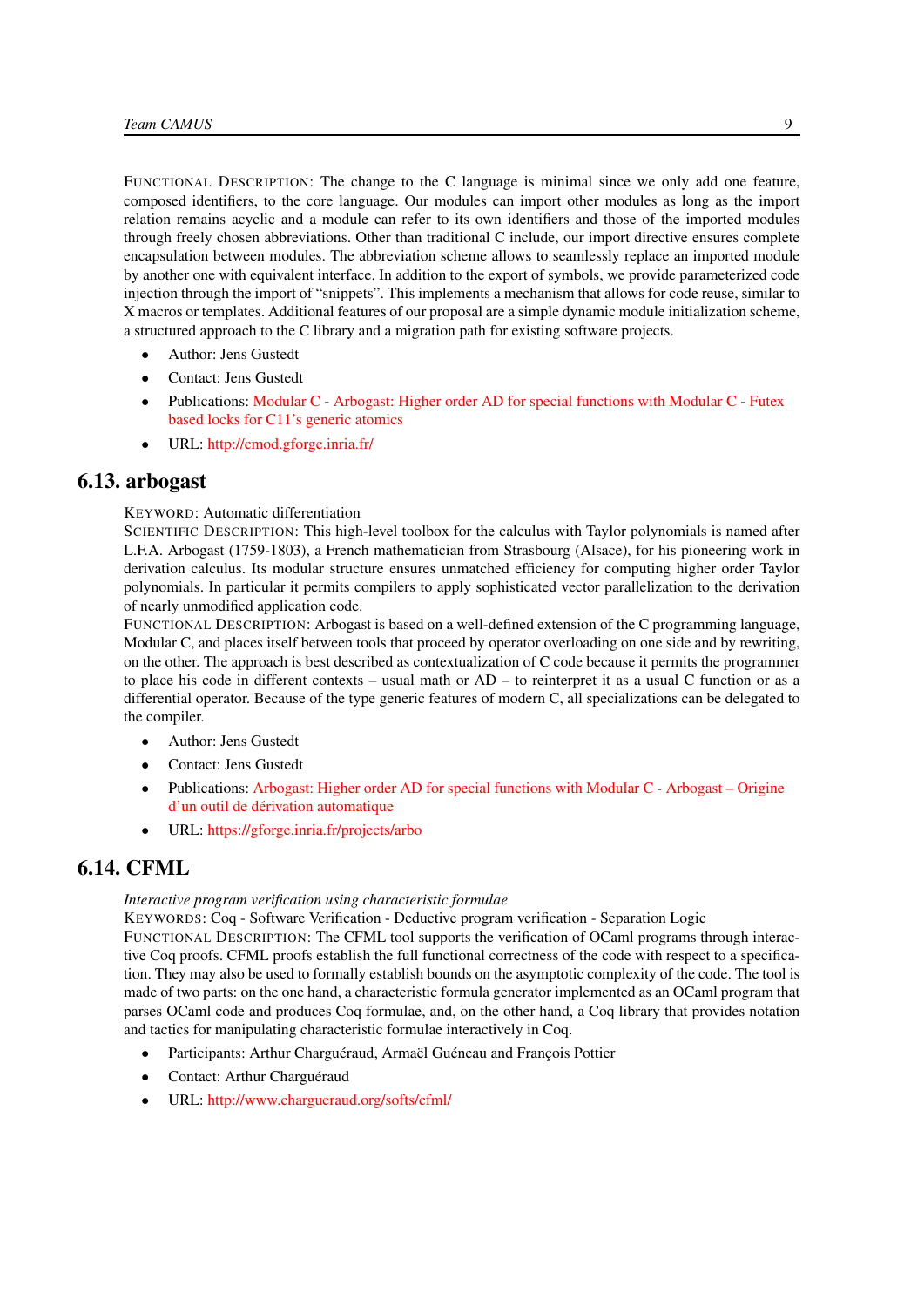# 6.15. TLC

### <span id="page-13-0"></span>*TLC Coq library*

### KEYWORDS: Coq - Library

FUNCTIONAL DESCRIPTION: TLC is a general purpose Coq library that provides an alternative to Coq's standard library. TLC takes as axiom extensionality, classical logic and indefinite description (Hilbert's epsilon). These axioms allow for significantly simpler formal definitions in many cases. TLC takes advantage of the type class mechanism. In particular, this allows for common operators and lemma names for all container data structures and all order relations. TLC includes the optimal fixed point combinator, which can be used for building arbitrarily-complex recursive and co-recursive definitions. Last, TLC provides a collection of tactics that enhance the default tactics provided by Coq. These tactics help constructing more concise and more robust proof scripts.

- Contact: Arthur Charguéraud
- <span id="page-13-1"></span>• URL: <http://www.chargueraud.org/softs/tlc/>

# 7. New Results

# 7.1. Automatic (Un-)Collapsing of Non-Rectangular Loops

<span id="page-13-2"></span>Participants: Philippe Clauss, Ervin Altıntaş, Matthieu Kuhn.

Loop collapsing is a well-known loop transformation which combines some loops that are perfectly nested into one single loop. It allows to take advantage of the whole amount of parallelism exhibited by the collapsed loops, and provides a perfect load balancing of iterations among the parallel threads.

However, in the current implementations of this loop optimization, as the ones of the OpenMP language, automatic loop collapsing is limited to loops with constant loop bounds that define rectangular iteration spaces, although load imbalance is a particularly crucial issue with non-rectangular loops. The OpenMP language addresses load balance mostly through dynamic runtime scheduling of the parallel threads. Nevertheless, this runtime schedule introduces some unavoidable execution-time overhead, while preventing to exploit the entire parallelism of all the parallel loops.

We propose a technique to automatically collapse any perfectly nested loops defining non-rectangular iteration spaces, whose bounds are linear functions of the loop iterators. Such spaces may be triangular, tetrahedral, trapezoidal, rhomboidal or parallelepiped. Our solution is based on original mathematical results addressing the inversion of a multi-variate polynomial that defines a ranking of the integer points contained in a convex polyhedron.

We show on a set of non-rectangular loop nests that our technique allows to generate parallel OpenMP codes that outperform the original parallel loop nests, parallelized either by using options "static" or "dynamic" of the OpenMP-schedule clause. A conference paper presenting these results, co-authored by Philippe Clauss, Ervin Altıntaş (Master student) and Matthieu Kuhn (Inria Bordeaux Sud-Ouest, team HIEPACS), has been published at the International Parallel and Distributed Processing Symposium (IPDPS) [\[15\]](#page-24-0).

We are currently developing a technique to also provide good load balancing when parallelizing nonrectangular loops carrying dependences. This new technique has been called *loop uncollapsing*. The idea is to split the outermost parallel loop into two nested loops, such that the new outermost loop, when parallelized, results in well-balanced parallel threads.

# 7.2. Code-Bones for Fast and Flexible Runtime Code Generation

<span id="page-13-3"></span>Participants: Juan Manuel Martinez Caamaño, Manuel Selva, Philippe Clauss.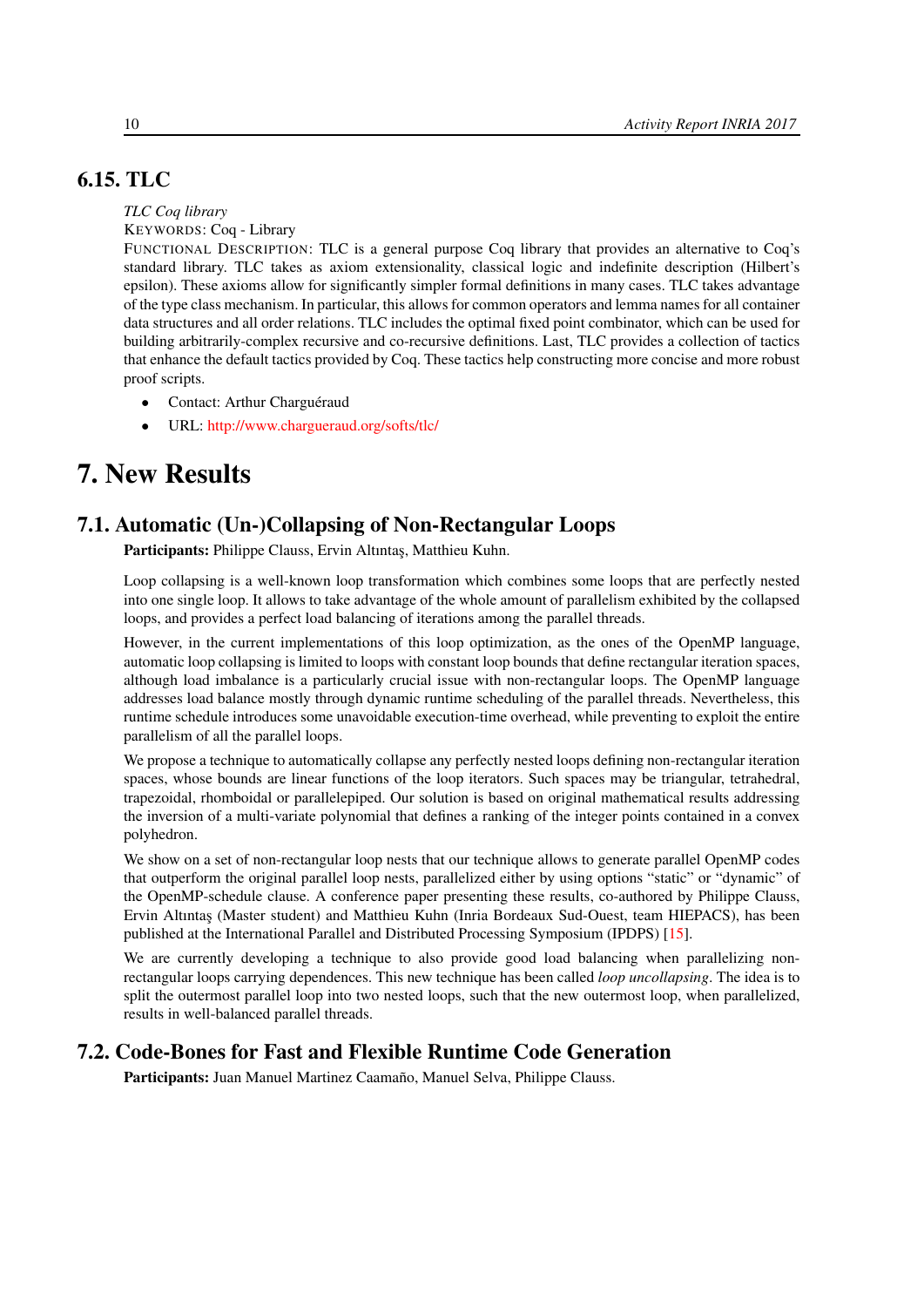We have developed a new runtime code generation technique for speculative loop optimization and parallelization. The main benefit of this technique, compared to previous approaches, is to enable advanced optimizing loop transformations at runtime with an acceptable time overhead. The loop transformations that may be applied are those handled by the polyhedral model. The proposed code generation strategy is based on the generation of *code-bones* at compile-time, which are parametrized code snippets either dedicated to speculation management or to computations of the original target program. These code bones are then instantiated and assembled at runtime to constitute the speculatively-optimized code, as soon as an optimizing polyhedral transformation has been determined. Their granularity threshold is sufficient to apply any polyhedral transformation, while still enabling fast runtime code generation. This approach has been implemented in the speculative loop parallelizing framework Apollo, and has been more recently extended to also support loops exhibiting a non-linear behavior thanks to a modeling using "tubes". The whole approach has been published in Concurrency and Computation: Practice and Experience [\[11\]](#page-24-1).

## 7.3. Formal Proofs about Explicitly Parallel Programs with Clocks

<span id="page-14-0"></span>Participants: Alain Ketterlin, Éric Violard, Tomofumi Yuki, Paul Feautrier.

We have continued this year our work on formalizing the *happens-before* relation in explicitly parallel programs of the X10 family. Our goal is to define, for certain classes of programs, a relation between instances of elementary instructions that guarantees that one instance necessarily executes before another. Our toy language includes static-control counted loops and conditionals, as well as the usual finish and async parallel constructs. Moreover, parallel activities can synchronize though the use of *clocks*, which are barriers with dynamic membership. Clocks partition the execution into phases, and profoundly modify the happens-before relation.

This year's work has focused on correctly accounting for the possibility to define specific activities that execute irrespective of the discipline of the clock in scope, so-called *detached* activities. The presence of such activities modifies the notion of phase number, because they let their instructions execute across a range of clock-phases. Our generic notion of phase *ranking* had to be modified. Similarly, the natural semantics we defined had to be slightly modified to correctly represent the parallel execution of both clocked and detached activities. In practice, almost every lemma of the Coq proof has changed, and new definitions were introduced. The new definition of happens-before preserves all desirable properties: it is correct and complete, and is a strict partial order. There is one unpleasant aspect of detached activities that had a strong impact on happens-before: the possibility of deadlocks. A significant part of new definitions and lemmas are devoted to explicit the conditions under which programs terminate. A useful outcome of this part of the mechanization is a static, compile-time deadlock detection criterion.

Most of this work has been described in a paper currently under submission (this paper will be on HAL as soon as anonymity constraints permit). However, the diversity of themes covered in this research (compilation of static-control programs, especially those that fit the polyhedral model, but also semantic modeling of explicitly parallel programs, and formal proofs) make us contemplate the redaction of a much longer paper, which we plan to start at the beginning of next year. At the same time, this work (especially the part about deadlocks) led us to start designing an happens-before relation for a language where multiple clocks can share (part of) their scopes. We hope to be able to advance the formalization of this new family of languages in the near future.

# 7.4. High-Performance Particle-in-Cell Simulations

<span id="page-14-1"></span>Participants: Arthur Charguéraud, Yann Barsamian, Alain Ketterlin.

Yann Barsamian's PhD thesis focuses on the development of efficient programs for Particle-in-Cell (PIC) simulations, with application to plasma physics. Typically, a simulation involves a cluster of machines, each machine hosting several cores, and each core being able to execute vectorized instructions (SIMD). The challenge is to efficiently exploit these three levels of parallelism. Regarding the processing on one given multicore machine, existing algorithms either suffer from suboptimal execution time, due to sorting operations or use of atomic instructions, or suffer from suboptimal space usage. We have developed a novel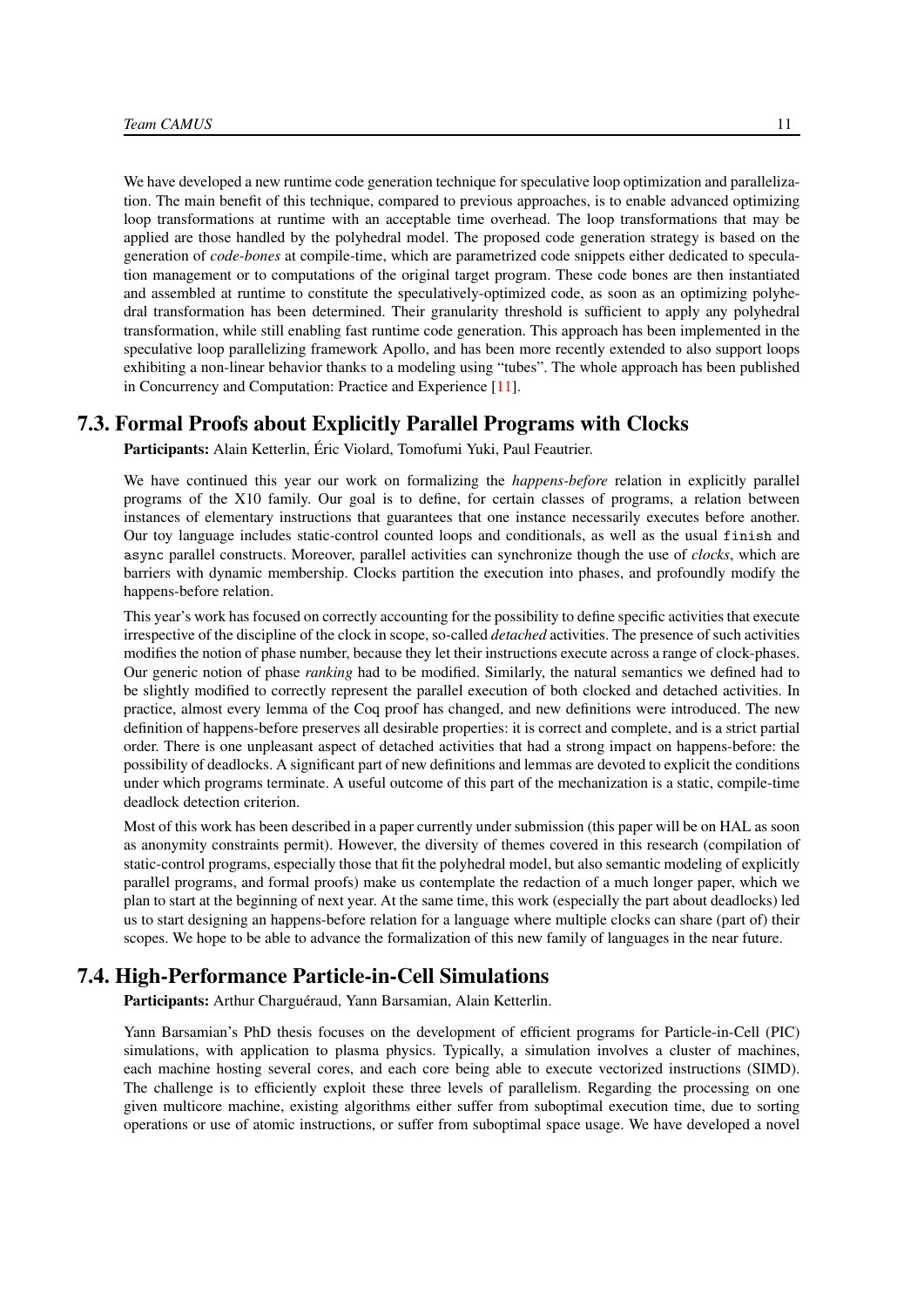parallel algorithm for PIC simulations on multicore hardware that features asymptotically-optimal memory consumption, and that does not perform unnecessary accesses to the main memory. The algorithm relies on the use of *chunk bags*, i.e., linked lists of fixed-capacity arrays, for storing particles and allowing to process them efficiently using SIMD instructions. Practical results show excellent scalability on the classical Landau damping and two-stream instability test cases. A paper was published at PPAM [\[12\]](#page-24-2).

# 7.5. Granularity Control for Parallel Programs

<span id="page-15-0"></span>Participant: Arthur Charguéraud.

Arthur Charguéraud contributes to the ERC DeepSea project, which is hosted at Inria Paris (team Gallium). With his co-authors, he focused this year on the development of techniques for controlling granularity in parallel programs. Granularity control is an essential problem because creating too many tasks may induce overwhelming overheads, while creating too few tasks may harm the ability to process tasks in parallel. Granularity control turns out to be especially challenging for nested parallel programs, i.e., programs in which parallel constructs such as fork-join or parallel-loops can be nested arbitrarily. This year, the DeepSea team investigated two different approaches.

The first one is based on the use of asymptotic complexity functions provided by the programmer, combined with runtime measurements to estimate the constant factors that apply. Combining these two sources of information allows to predict with reasonable accuracy the execution time of tasks. Such predictions may be used to guide the generation of tasks, by sequentializing computations of sufficiently-small size. An analysis is developed, establishing that task creation overheads are indeed bounded to a small fraction of the total runtime. These results extend prior work by the same authors [\[29\]](#page-26-3), extending them with a carefully-designed algorithm for ensuring convergence of the estimation of the constant factors deduced from the measures, even in the face of noise and cache effects, which are taken into account in the analysis. The approach is demonstrated on a range of benchmarks taken from the state-of-the-art PBBS benchmark suite. These results were submitted to an international conference.

The second approach is based on an instrumentation of the runtime system. The idea is to process parallel function calls just like normal function calls, by pushing a frame on the stack, and only subsequently promoting these frames as threads that might get scheduled on other cores. The promotion of frames takes place at regular time interval, hence the name *heartbeat scheduling* given to the approach. Unlike in prior approaches such as *lazy scheduling*, in which promotion is guided by the work load of the system, hearbeat scheduling can be proved to induce only small scheduling overheads, and to not reduce asymptotically the amount of parallelism inherent to the parallel program. The theory behind the approach is formalized in Coq. It is also implemented through instrumented C++ programs, and evaluated on PBBS benchmarks. A paper describing this approach was submitted to an international conference.

## 7.6. Program verification and formal languages

<span id="page-15-1"></span>Participant: Arthur Charguéraud.

- A. Charguéraud and François Pottier (Inria Paris) extended their formalization of the correctness and asymptotic complexity of the classic Union Find data structure, which features the bound expressed in terms of the inverse Ackermann function. The proof, conducted using CFML extended with time credits, was refined using a slightly more complex potential function, allowing to derive a simpler and richer interface for the data structure. This work appeared in the Journal of Automated Reasoning (JAR) [\[9\]](#page-24-3).
- A. Charguéraud and F. Pottier have developed an extension of Separation Logic with temporary readonly permissions. This mechanism allows to temporarily convert any assertion (or "permission") to a read-only form. Unlike with fractional permissions, no accounting is required: the proposed read-only permissions can be freely duplicated and discarded. Where mutable data structures are temporarily accessed only for reading, the proposed read-only permissions enable more concise specifications and proofs. All the metatheory is verified in Coq. An article was presented at ESOP [\[14\]](#page-24-4).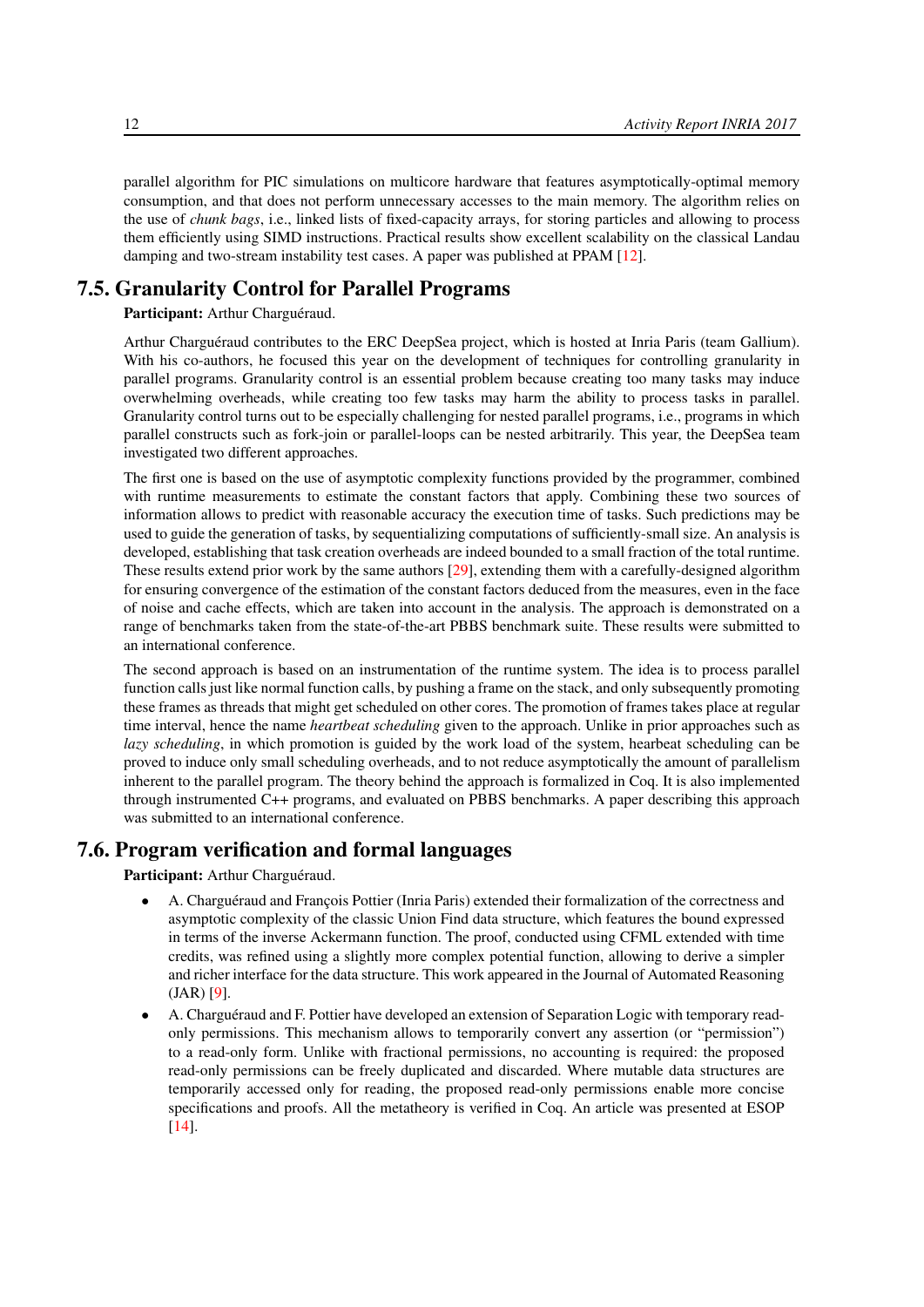- Armaël Guéneau, PhD student advised by A. Charguéraud and F. Pottier, has developed a Coq library formalizing the asymptotic notation (big-O), and has developed an extension of the CFML verification tool to allow specifying the asymptotic complexity of higher-order, imperative programs. This new feature has been tested on several classic examples of complexity analyses, including: nested loops in  $O(n^3)$  and  $O(nm)$ , selection sort in  $O(n^2)$ , recursive functions in  $O(n)$  and  $O(2^n)$ , binary search in  $O(\log n)$ , and Union-Find in  $O(\alpha(n))$ . A paper was submitted paper to an international conference.
- A. Charguéraud has made progress towards CFML 2.0, a reimplementation of CFML entirely inside Coq. In contrast, the initial version of CFML, developed in A. Charguéraud's PhD thesis, is based on an external tool that parses OCaml source code and produces Coq axioms describing their semantics. The new version will remove the need for axioms, thereby further reducing the trusted code base. Furthermore, CFML 2.0 provides a more general memory model, designed to also accomodate formal reasoning about C-style programs, in future work. In passing, A. Charguéraud performed a complete cleanup of the TLC Coq library, which is used extensively by CFML, leading to the beta release of TLC 2.0.
- A. Charguéraud, together with Alan Schmitt (Inria Rennes) and Thomas Wood (Imperial College), developed an interactive debugger for JavaScript. The interface, accessible as a webpage in a browser, allows to execute a given JavaScript program, following step by step the formal specification of JavaScript developed in prior work on *JsCert* [\[31\]](#page-26-4). Concretely, the tool acts as a doubledebugger: one can visualize both the state of the interpreted program and the state of the interpreter program. This tool is intended for the JavaScript committee, VM developers, and other experts in JavaScript semantics. A paper describing the tool has been submitted, and the tool has been presented to the JavaScript standardization committee (ECMA) in November 2017.

# 7.7. Combining Locking and Data Management Interfaces

<span id="page-16-0"></span>Participants: Jens Gustedt, Mariem Saied, Daniel Salas.

Handling data consistency in parallel and distributed settings is a challenging task, in particular if we want to allow for an easy to handle asynchronism between tasks. Our publication  $[1]$  shows how to produce deadlockfree iterative programs that implement strong overlapping between communication, IO and computation.

An implementation (ORWL) of our ideas of combining control and data management in C has been undertaken, see Section [6.8.](#page-10-1) In previous work it has demonstrated its efficiency for a large variety of platforms.

This year, wee have been able to use the knowledge of the communication structure of ORWL programs to map tasks to cores and thereby achieve interesting performance gains on multicore architectures, see [\[16\]](#page-24-5). We propose a topology-aware placement module that is based on the Hardware Locality framework, HWLOC, and that takes the characteristics of the application, of the runtime and of the architecture into account. The aim is double. On one hand we increase the abstraction and the portability of the framework, and on the other hand we enhance the performance of the model's runtime.

Within the framework of the thesis of Daniel Salas we have successfully applied ORWL to process large histopathology images. We are now able to treat such images distributed on several machines or shared in an accelerator (Xeon Phi) transparently for the user.

# 7.8. Automatic Generation of Adaptive Simulation Codes

<span id="page-16-1"></span>Participants: Cédric Bastoul, Maxime Schmitt.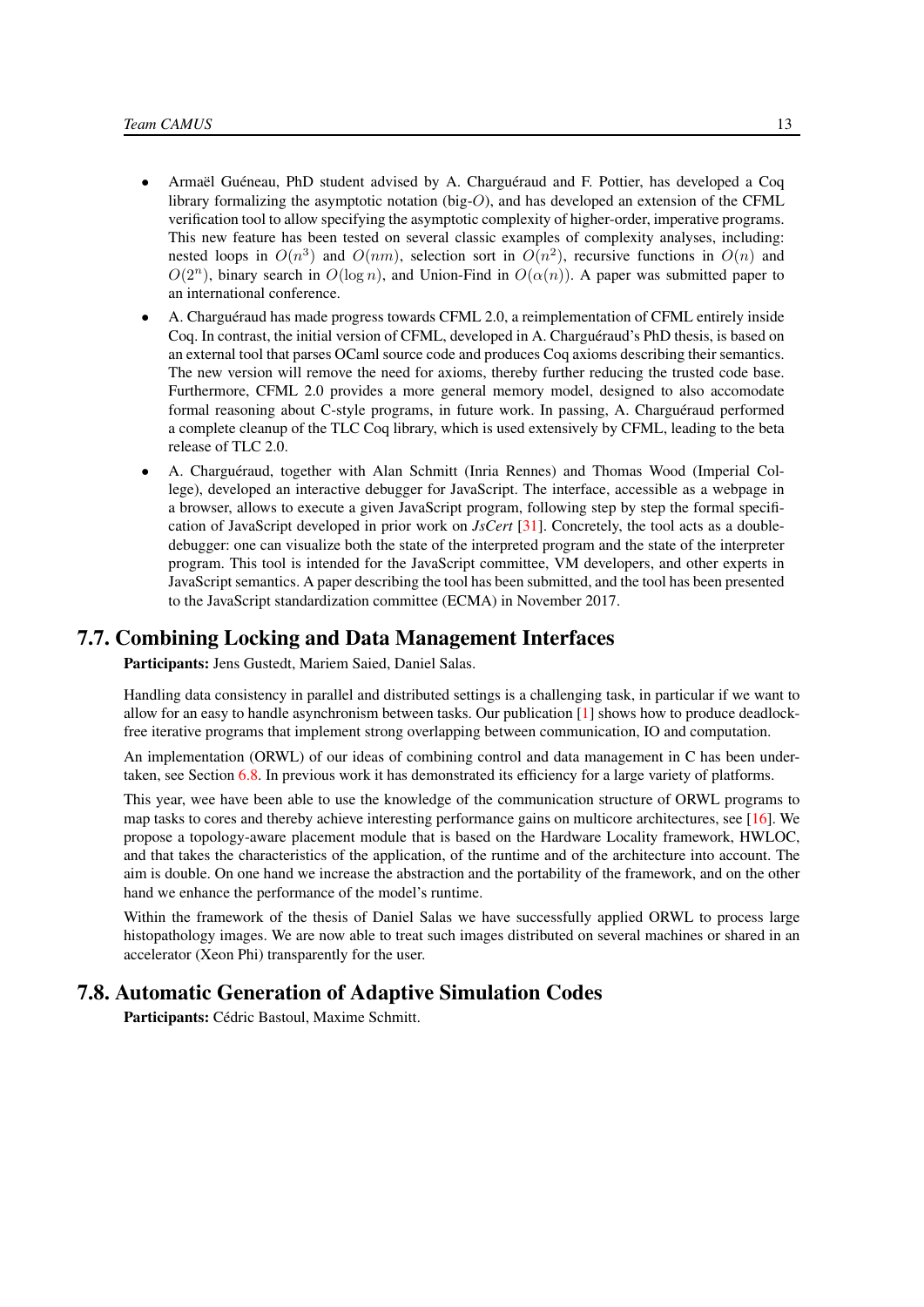Compiler automatic optimization and parallelization techniques are well suited for some classes of simulation or signal processing applications, however they usually don't take into account neither domain-specific knowledge nor the possibility to change or to remove some computations to achieve "good enough" results. Quite differently, production simulation and signal processing codes have adaptive capabilities: they are designed to compute precise results only where it matters if the complete problem is not tractable or if the computation time must be short. In this research, we design a new way to provide adaptive capabilities to compute-intensive codes automatically, inspired by Adaptive Mesh Refinement a classical numerical analysis technique to achieve precise computation only in pertinent areas. It relies on domain-specific knowledge provided through special pragmas by the programmer in the input code and on polyhedral compilation techniques, to continuously regenerate at runtime a code that performs heavy computations only where it matters at every moment. A case study on a fluid simulation application shows that our strategy enables dramatic computation savings in the optimized portion of the application while maintaining good precision, with a minimal effort from the programmer.

This research direction started in 2015 and complements our other efforts on dynamic optimization. In 2016, we started a collaboration on this topic with Inria Nancy - Grand Est team TONUS, specialized on applied mathematics (contact: Philippe Helluy), to bring models and techniques from this field to compilers. This collaboration received the support from the excellence laboratory (LabEx) IRMIA through the funding of the thesis of Maxime Schmitt on this topic. Two papers on this new research direction has been accepted this year on this topic (IMPACT 2017 workshop, HiPC 2017 conference [\[20\]](#page-25-0)).

## 7.9. Parallel Polyhedral Regions

<span id="page-17-0"></span>Participants: Cédric Bastoul, Vincent Loechner, Harenome Ranaivoarivony-Razanajato.

Nowadays best performing automatic parallelizers and data locality optimizers for static control programs rely on the polyhedral model. State-of-the-art polyhedral compilers generate only one type of parallelism when targeting multicore shared memory architectures: parallel loops via the OpenMP omp parallel for directive.

We propose to explore how a polyhedral compiler could exploit parallel region constructs. Instead of initializing a new set of threads each time the code enters a parallel loop and synchronizing them when exiting it, the threads are initialized once for all at the entrance of the region of interest, and synchronized only when it is necessary.

Technically, the whole region containing parallel loops is embedded in an omp parallel construct. Inside the parallel region, the single construct is used when some code needs to be executed sequentially; the for construct is used to distribute loop iterations between threads. Thanks to the power of the polyhedral dependence analysis, we compute when it is valid to add the optional nowait clause, to omit the implicit barrier at the end of a worksharing construct and thus to reduce even more control overhead.

<span id="page-17-1"></span>This work was published and presented at the HiPC 2017 conference [\[19\]](#page-25-1).

# 7.10. Optimization of Sparse Triangular and Banded Matrix Codes

Participants: Vincent Loechner, Rachid Seghir, Toufik Baroudi.

This work is a collaboration between Vincent Loechner and Rachid Seghir from University of Batna (Algeria). Toufik Baroudi is a second year PhD student under his supervision. Rachid Seghir was visiting the CAMUS team from March 25th to April 8th, 2017.

In this work, we enabled static polyhedral optimization techniques to handle sparse matrix storage formats. When handling sparse triangular and banded matrices in their packed formats, such as in the LAPACK library band storage, loop nests bounds and array references of the resulting codes are not affine functions. We proposed to use a new 2d-packed layout and simple affine transformations to enable polyhedral optimization of sparse triangular and banded matrix operations. The effectiveness of our proposal was shown through an experimental study over a large set of linear algebra benchmarks.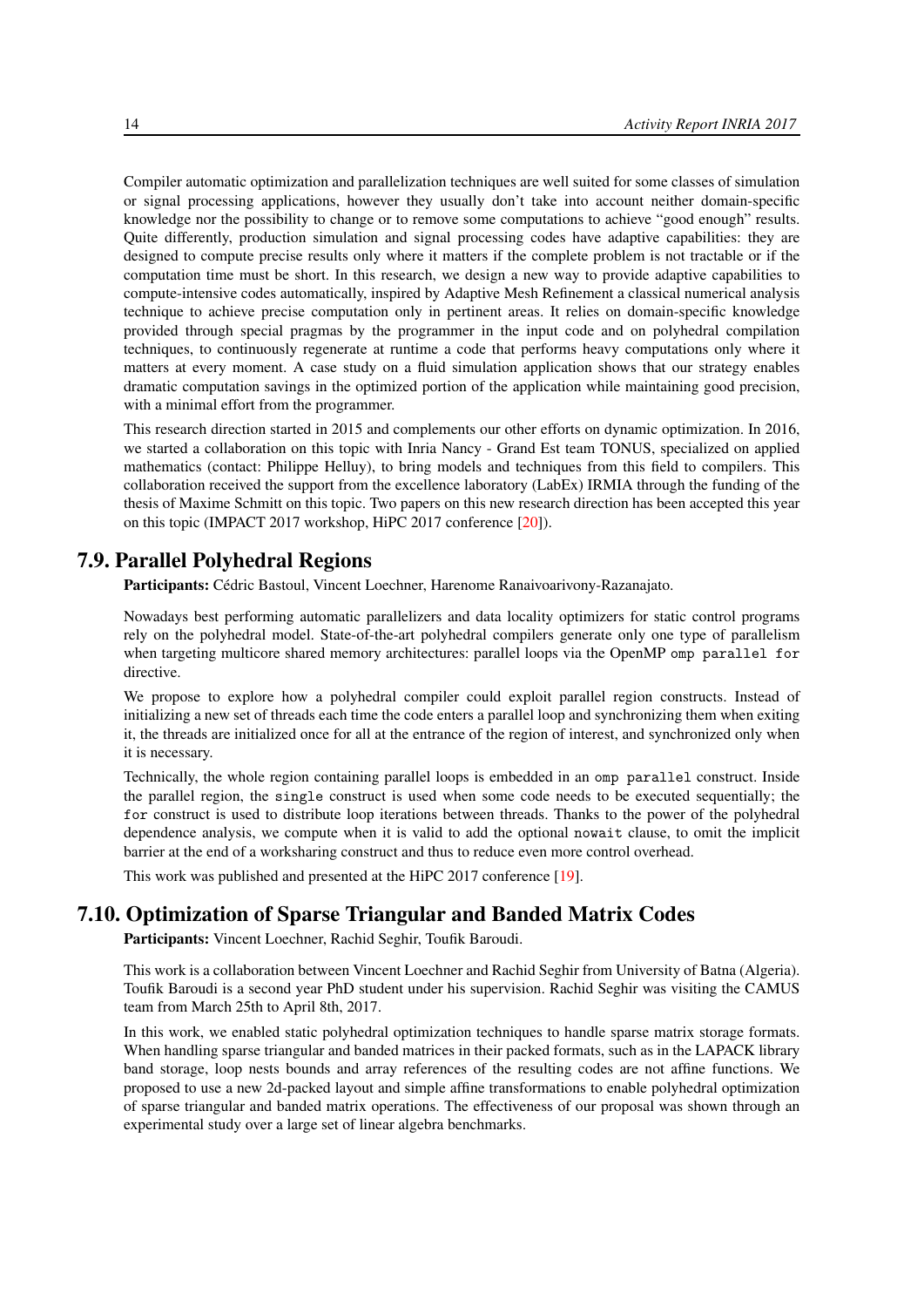<span id="page-18-0"></span>These results were published in ACM TACO [\[8\]](#page-24-6), and will be presented at the HiPEAC conference in January 2018.

# 8. Bilateral Contracts and Grants with Industry

# 8.1. NANO 2017/PSAIC

<span id="page-18-1"></span>The CAMUS team is taking part of the NANO 2017 national research program and its sub-project PSAIC (Performance and Size Auto-tuning thru Iterative Compilation) with the company STMicroelectronics, which started in January 2015. Since the release of our automatic speculative parallelization framework Apollo, we have been working on an extension making Apollo usable as a advanced program profiling tool. We are currently working in extending Apollo to the memoization of the memory behavior for loops that are invoked several times.

# 8.2. Caldera

<span id="page-18-2"></span>Vincent Loechner and Cédric Bastoul are involved in a collaboration with the French company Caldera [\(http://www.caldera.com\)](http://www.caldera.com), specialized in software development for wide image processing. The goal of this collaboration is the development of parallel and scalable image processing pipeline for industrial printing. The project started in September 2016 and involves a contract established between the ICube laboratory and the Caldera company. This contract includes the funding of the industrial thesis (CIFRE) of Paul Godard (started in September 2016) on the topic of the collaboration, under the supervision of Vincent Loechner and Cédric Bastoul.

# <span id="page-18-3"></span>9. Partnerships and Cooperations

# <span id="page-18-4"></span>9.1. National Initiatives

## *9.1.1. Inria Large Scale Initiative on Multicore*

<span id="page-18-5"></span>Philippe Clauss, Jens Gustedt, Alain Ketterlin, Cédric Bastoul and Vincent Loechner are involved in the Inria Project Lab entitled "Large scale multicore virtualization for performance scaling and portability" and regrouping several French researchers in compilers, parallel computing and program optimization <sup>1</sup>. The project started officially in January 2013. In this context and since January 2013, Philippe Clauss is co-advising with Erven Rohou of the Inria team PACAP, Nabil Hallou's PhD thesis focusing on dynamic optimization of binary code. The PhD defense was held December the 18th 2017.

Philippe Clauss, Jens Gustedt and Maxime Mogé are involved in the ADT Inria project ASNAP (*Accélération des Simulations Numériques pour l'Assistance Peropératoire*), in collaboration with the Inria team MIMESIS. The goal is to find opportunities in the SOFA simulation platform for applying automatic parallelization techniques developed by Camus. We are currently investigating two approaches. The first uses memory behavior memoization to generate a parallel code made of independent threads at runtime. The second uses ordered read-write locks (ORWL) to dynamically schedule a pipeline of parallel tasks.

### *9.1.2. ANR AJACS*

<span id="page-18-6"></span>Participant: Arthur Charguéraud [contact].

The AJACS research project is funded by the programme "Société de l'information et de la communication" of the ANR, from October 2014, until November 2018. <http://ajacs.inria.fr/>

<sup>1</sup> <https://team.inria.fr/multicore>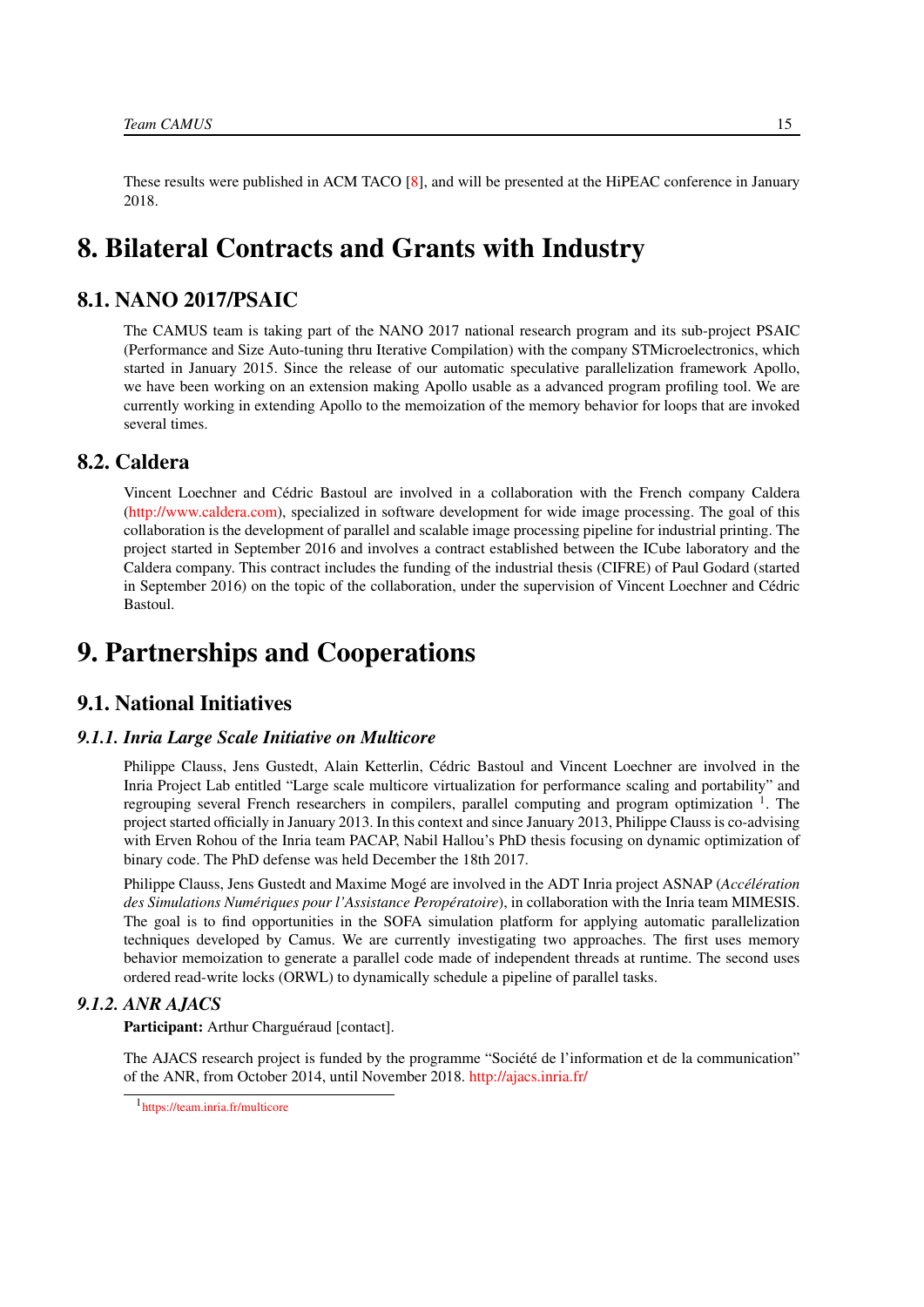The goal of the AJACS project is to provide strong security and privacy guarantees on the client side for web application scripts implemented in JavaScript, the most widely used language for the Web. The proposal is to prove correct analyses for JavaScript programs, in particular information flow analyses that guarantee no secret information is leaked to malicious parties. The definition of sub-languages of JavaScript, with certified compilation techniques targeting them, will allow deriving more precise analyses. Another aspect of the proposal is the design and certification of security and privacy enforcement mechanisms for web applications, including the APIs used to program real-world applications. Arthur Charguéraud focuses on the description of a formal semantics for JavaScript, and the development of tools for interactively executing programs step-bystep according to the formal semantics.

Partners: team Celtique (Inria Rennes - Bretagne Atlantique), team Prosecco (Inria Paris), team Indes (Inria Sophia Antipolis - Méditerranée), and Imperial College (London).

### *9.1.3. ANR Vocal*

<span id="page-19-0"></span>Participant: Arthur Charguéraud [contact].

The Vocal research project is funded by the programme "Société de l'information et de la communication" of the ANR, for a period of 48 months, starting on October 1st, 2015. <https://vocal.lri.fr/>

The goal of the Vocal project is to develop the first formally verified library of efficient general-purpose data structures and algorithms. It targets the OCaml programming language, which allows for fairly efficient code and offers a simple programming model that eases reasoning about programs. The library will be readily available to implementers of safety-critical OCaml programs, such as Coq, Astrée, or Frama-C. It will provide the essential building blocks needed to significantly decrease the cost of developing safe software. The project intends to combine the strengths of three verification tools, namely Coq, Why3, and CFML. It will use Coq to obtain a common mathematical foundation for program specifications, as well as to verify purely functional components. It will use Why3 to verify a broad range of imperative programs with a high degree of proof automation. Finally, it will use CFML for formal reasoning about effectful higher-order functions and data structures making use of pointers and sharing.

<span id="page-19-1"></span>Partners: team Gallium (Inria Paris), team DCS (Verimag), TrustInSoft, and OCamlPro.

# 9.2. European Initiatives

### *9.2.1. FP7 & H2020 Projects*

Project acronym: ERC Deepsea

Project title: Parallel dynamic computations

Duration: Jun. 2013 - May 2018

Coordinator: Umut A. Acar

Other partners: Carnegie Mellon University

Abstract:

The objective of this project is to develop abstractions, algorithms and languages for parallelism and dynamic parallelism with applications to problems on large data sets. Umut A. Acar (affiliated to Carnegie Mellon University and Inria Paris - Rocquencourt) is the principal investigator of this ERC-funded project. The other main researchers involved are Mike Rainey (Inria, Gallium team), who is full-time on the project, and Arthur Charguéraud (Inria, Toccata Camus), who works part time on this project. Project website: [http://deepsea.inria.fr/.](http://deepsea.inria.fr/)

# <span id="page-19-2"></span>9.3. International Initiatives

### *9.3.1. Inria International Partners*

### *9.3.1.1. Informal International Partners*

The CAMUS team maintains regular contacts with the following entities: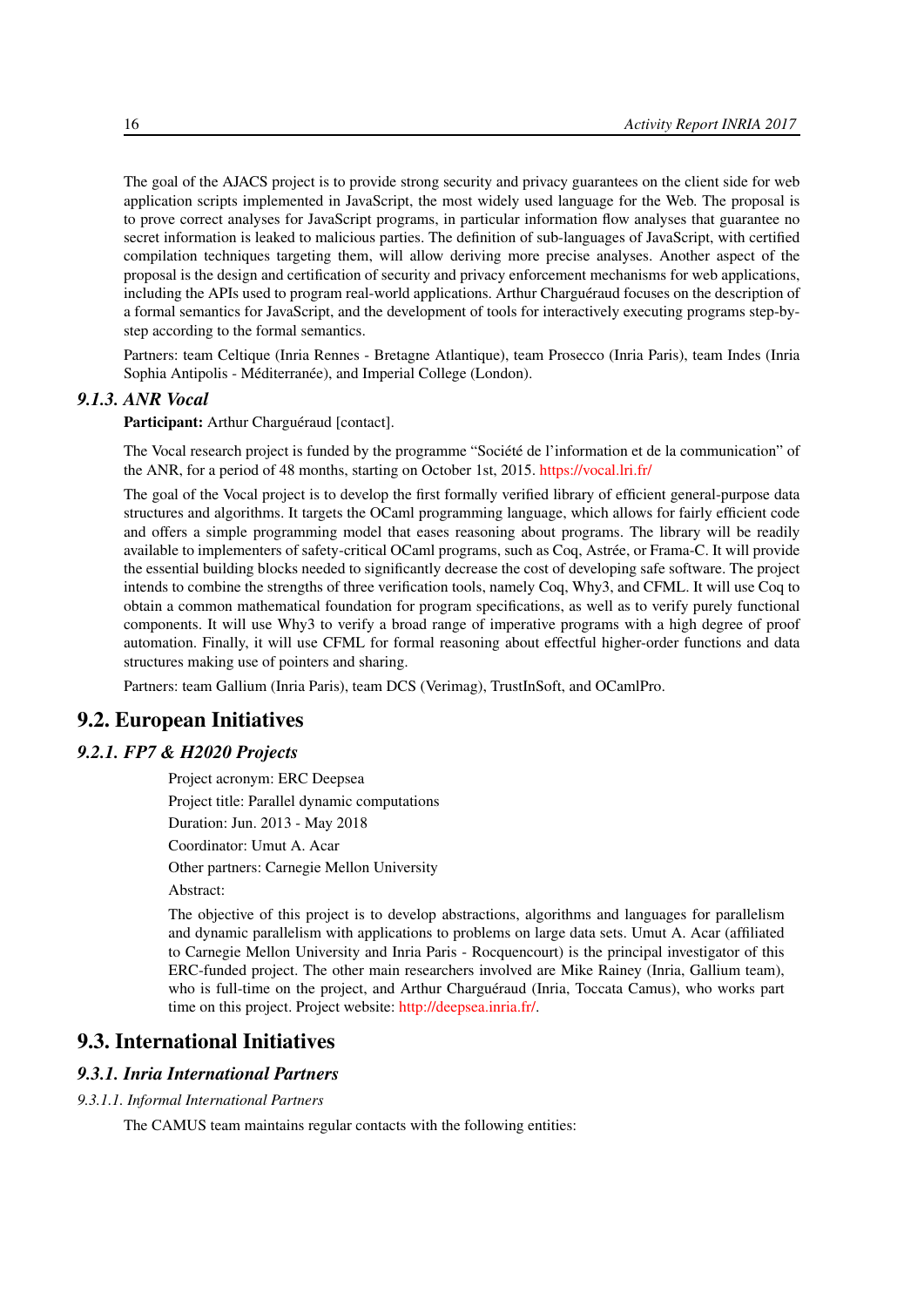- Reservoir Labs, New York, NY, USA
- University of Batna, Algeria
- Ohio State University, Colombus, USA
- Louisiana State University, Baton Rouge, USA
- Colorado State University, Fort Collins, USA
- Carnegie Mellon University, Pittsburgh, USA
- Indian Institute of Science (IIIS) Bangalore, India
- <span id="page-20-0"></span>• Barcelona Supercomputing Center, Barcelona, Spain

# 10. Dissemination

### <span id="page-20-1"></span>10.1. Promoting Scientific Activities

#### <span id="page-20-2"></span>*10.1.1. Scientific Events Selection*

#### *10.1.1.1. Member of the Conference Program Committees*

<span id="page-20-3"></span>Philippe Clauss and Cédric Bastoul have been part of the program committee of IMPACT 2017 and 2018 (International Workshop on Polyhedral Compilation Techniques), held in conjunction with the international conference HiPEAC.

Cédric Bastoul has been part of the program committee of the international conference on Compiler Construction 2017 and 2018 (CC'2017 and CC'2018).

Cédric Bastoul and Vincent Loechner have been part of the program committee of the HIP3ES workshop 2017 and 2018 (International Workshop on High Performance Energy Efficient Embedded Systems), co-organized by Cédric Bastoul in conjunction with the international conference HiPEAC.

Arthur Charguéraud has been part of the program committee for the Conference on Verified Software: Theories, Tools, and Experiments (VSTTE 2017).

### *10.1.1.2. Reviewer*

<span id="page-20-4"></span>Philippe Clauss has been reviewer for the following conferences and workshops: IMPACT 2017 and 2018 (International Workshop on Polyhedral Compilation Techniques), CC 2017 (International Conference on Compiler Construction).

Cédric Bastoul has been reviewer for the following international conferences and workshops: CC 2017 and 2018 (International Conference on Compiler Construction), PARMA 2017 (International Workshop on Parallel Programming and Run-Time Management Techniques for Many-core Architectures), IMPACT 2017 and 2018 (International Workshop on Polyhedral Compilation Techniques), HIP3ES 2017 and 2018 (International Workshop on High Performance Energy Efficient Embedded Systems).

### <span id="page-20-5"></span>*10.1.2. Journal*

#### *10.1.2.1. Member of the Editorial Boards*

<span id="page-20-6"></span>Since October 2001, J. Gustedt is Editor-in-Chief of the journal *Discrete Mathematics and Theoretical Computer Science* [\(DMTCS\)](http://dmtcs.episciences.org/).

*10.1.2.2. Reviewer - Reviewing Activities*

<span id="page-20-7"></span>Philippe Clauss has been reviewer for the following journals: Journal of Computer and System Sciences, Journal of Software: Practice and Experience, IEEE Transactions on Computers.

Cédric Bastoul has been reviewer for the following journals: Journal of Parallel, Emergent and Distributed Systems, and IEEE Transactions on Computers.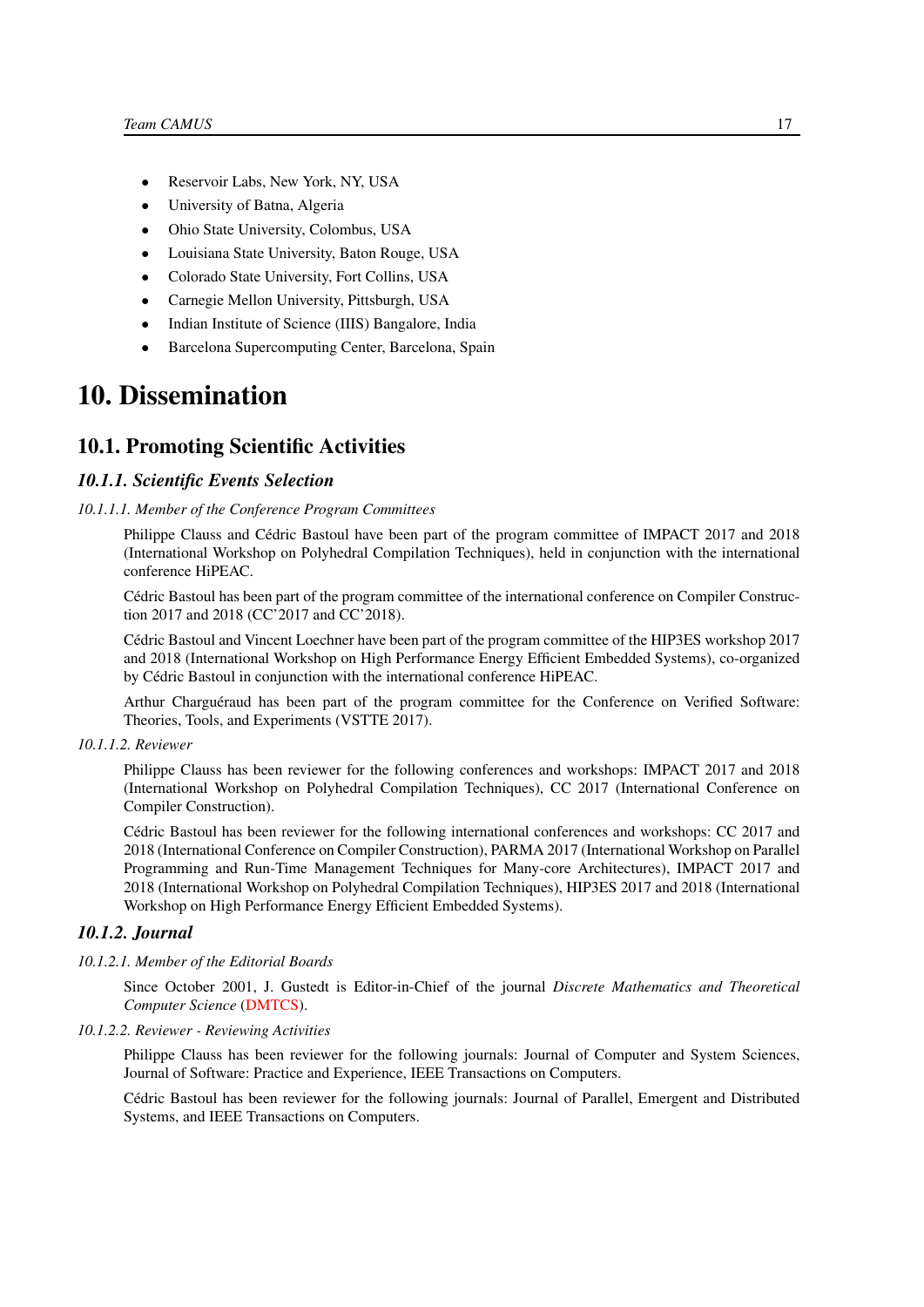Arthur Charguéraud has been reviewer for JAR (Journal of Automated Reasoning), DMTCS (journal of Discrete Mathematics and Theoretical Computer Science), and JFP (Journal of Functional Programming).

Vincent Loechner has been reviewer for: JAR (Journal of Automated Reasoning, Springer), STTT (Int. J. on Software Tools for Technology Transfer, Springer), ComCom (Computer Communications, Elsevier).

### *10.1.3. Invited Talks*

<span id="page-21-0"></span>Philippe Clauss has been invited to give a talk at a seminar dedicated to Jean-Luc Gaudiot, organized by the French Computer Science Engineering school ENSIEE, Paris, September the 21st 2017. The topic of his talk was: *Le modèle polyédrique au delà de la compilation statique, des fonctions affines et des boucles*.

Arthur Charguéraud has been invited to give a talk at ENS Rennes, on November 21st, 2017, to present the CFML interactive program verification tool.

### *10.1.4. Scientific Expertise*

<span id="page-21-1"></span>Cédric Bastoul as been an expert for the French research ministry and the French finance ministry for the research tax credit programme.

### *10.1.5. Standardization*

<span id="page-21-2"></span>Since Nov. 2014, Jens Gustedt is a member of the ISO working group SC22-WG14 for the standardization of the C programming language and serves as co-editor of the standards document. He participates actively in the [defect report](http://www.open-std.org/jtc1/sc22/wg14/www/docs/summary.htm) processing, the planning of future versions of the standard, and publishes an ongoing document to track inconsistencies and improvements of the C threads interface.

<span id="page-21-3"></span>In 2017, he was the one of the main forces behind the elaboration of C17, the new version of the C standard that is expected to go into ballot in the member states end of 2017.

## 10.2. Teaching - Supervision - Juries

### <span id="page-21-4"></span>*10.2.1. Teaching*

Licence : Philippe Clauss, Architecture des ordinateurs, 45h, Université de Strasbourg, France

Licence : Philippe Clauss, Systèmes d'exploitation, 40h, Université de Strasbourg, France

Master : Philippe Clauss, Compilation, 78h, Université de Strasbourg, France

Master : Philippe Clauss, Système et programmation temps-réel, 25h, Université de Strasbourg, France

Master : Philippe Clauss, Compilation avancée, 30h, Université de Strasbourg, France

2nd year engineering school: Jens Gustedt, programmation avancée, 20h, ENSIIE Strasbourg, France

Licence : Jens Gustedt, systèmes concurrents, 20h, Université de Strasbourg, France

Master : Jens Gustedt, parallélisme, 14h, M1, Université de Strasbourg, France

IUT d'Informatique : Alain Ketterlin, Architecture et programmation des mécanismes de base d'un système informatique, 68h, Université de Strasbourg, France

Licence : Alain Ketterlin, Algorithmique et programmation L1, 82h, Université de Strasbourg, France

Master (Informatique) : Alain Ketterlin, Ingénierie de la preuve en Coq, 18h, Université de Strasbourg, France

Master (Calcul Scientifique et Mathématiques de l'Information) : Alain Ketterlin, Compilation et optimisation, 26h, Université de Strasbourg, France

Licence : Cédric Bastoul, Computer architecture, 68h, L1 (IUT), Université de Strasbourg, France

Licence : Cédric Bastoul, Concurrent Systems, 20h, L3, Université de Strasbourg, France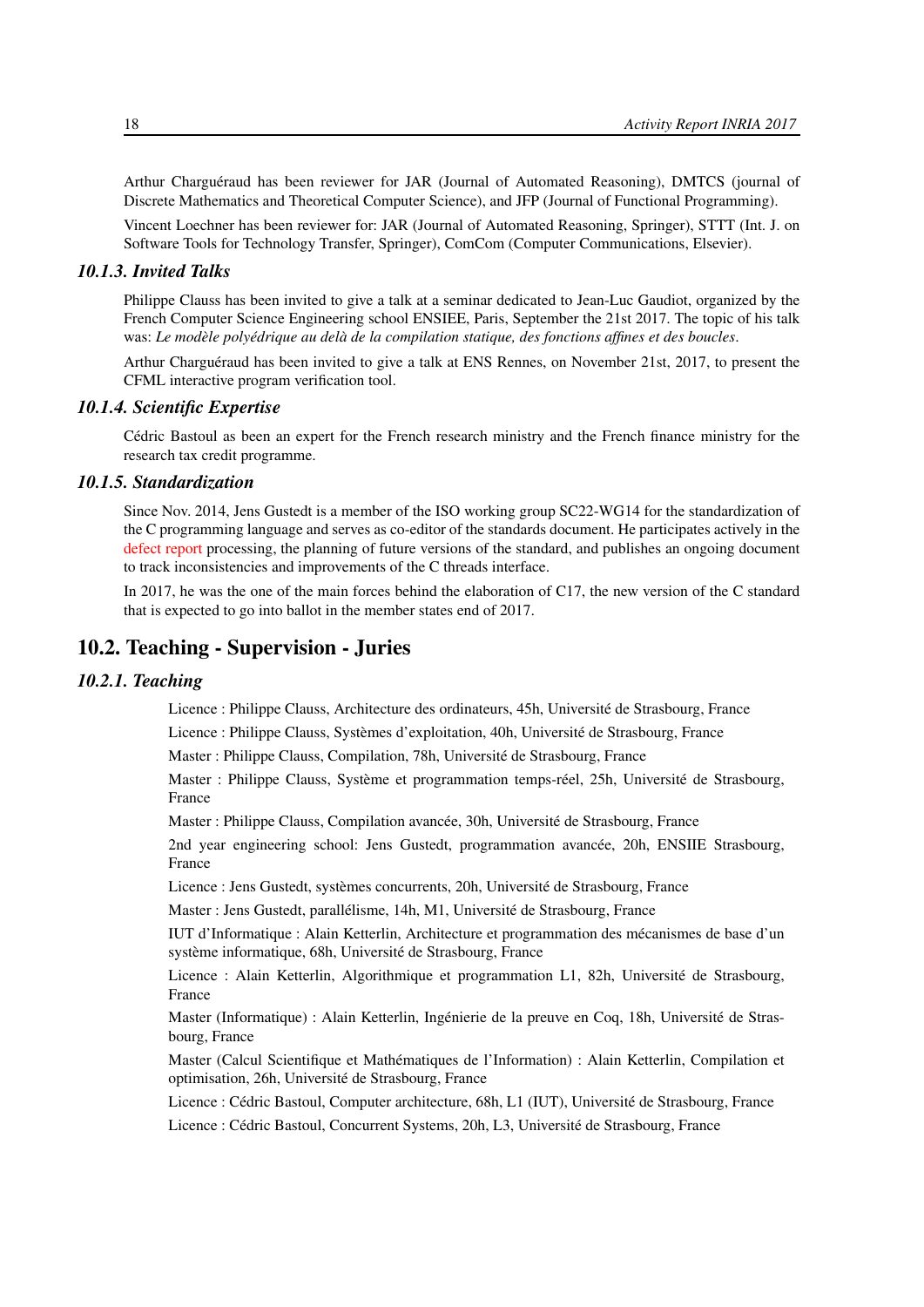Master : Cédric Bastoul, Compiler Design, 48h, M1, Université de Strasbourg, France

Master : Cédric Bastoul, Parallelism, 19h, M1, Université de Strasbourg, France

Master : Cédric Bastoul, Introduction to Research, 11h, L2+M1, Université de Strasbourg, France

Licence : Eric Violard, Programmation Fonctionnelle (licence informatique), 64h eq. TD, L2, Université de Strasbourg, France

Licence : Eric Violard, Architecture des Ordinateurs (licence informatique), 54h eq. TD, L2, Université de Strasbourg, France

Licence : Eric Violard, Logique et Programmation Logique (licence informatique), 34h eq. TD, L2, Université de Strasbourg, France

Licence : Eric Violard, Algorithmique et Structure de Données (licence mathématique), 39h eq. TD, L3, Université de Strasbourg, France

Licence : Eric Violard, Modèles de Calcul (licence informatique), 29h eq. TD, L1, Université de Strasbourg, France

Licence : Eric Violard, Systèmes Concurrents (licence informatique), 7h eq. TD, L3, Université de Strasbourg, France

Master : Arthur Charguéraud, Proof of Programs (MPRI), 12h, M2, Université Paris Diderot, France Licence : Vincent Loechner, responsable pédagogique de la licence professionnelle SIL spécialité ARS (Administration de Réseaux et Services), 24h, L3, université de Strasbourg, France

Licence : Vincent Loechner, systèmes d'exploitation, 13h, L2, université de Strasbourg, France

Licence : Vincent Loechner, administration système et internet, 54h, L3, université de Strasbourg, France

Master : Vincent Loechner, calcul parallèle, 32h, M1, université de Strasbourg, France

Master : Vincent Loechner, OS embarqués, 34h, M2, université de Strasbourg, France

Master : Vincent Loechner, calcul parallèle, 30h, 3ième année école d'ingénieur (TPS), université de Strasbourg, France

### <span id="page-22-0"></span>*10.2.2. Supervision*

PhD: Nabil Hallou, *Dynamic binary optimizations*, University of Rennes, December the 18th 2017, Erven Rohou (PACAP team) and Philippe Clauss

PhD in progress: Salwa Kobeissi, *Dynamic parallelization of recursive functions by transformation into loops*, September 2017, Philippe Clauss

PhD in progress: Mariem Saied, *Ordered Read-Write Locks for Multicores and Accelerators*, since Nov 2013, Jens Gustedt & Gilles Muller.

PhD in progress: Daniel Salas, *Integration of the ORWL model into parallel applications for medical research*, since Mar 2015, Jens Gustedt & Isabelle Perseil.

PhD in progress: Yann Barsamian, *Optimization and parallelization of particle and semi-Lagrangian methods for multi species plasma simulations*, since Oct 2014, Eric Violard.

PhD in progress: Armaël Géneau, *Formal verification of complexity analyses*, since Sept 2016, coadvised by Arthur Charguéraud and François Pottier, from team Gallium (Inria Paris), where Armaël is located.

PhD in progress: Harenome Ranaivoarivony-Razanajato, *Hierarchical Parallelization and Optimization*, Oct. 2016, Cédric Bastoul and Vincent Loechner

PhD in progress: Maxime Schmitt, *Automatic Generation of Adaptive Codes*, September 2016, Cédric Bastoul and Philippe Helluy

PhD in progress : Paul Godard, *Parallelization and Scalability of a Graphical Pipeline for Professionnal Inkjet Printing*, Jun. 2016, Cédric Bastoul and Vincent Loechner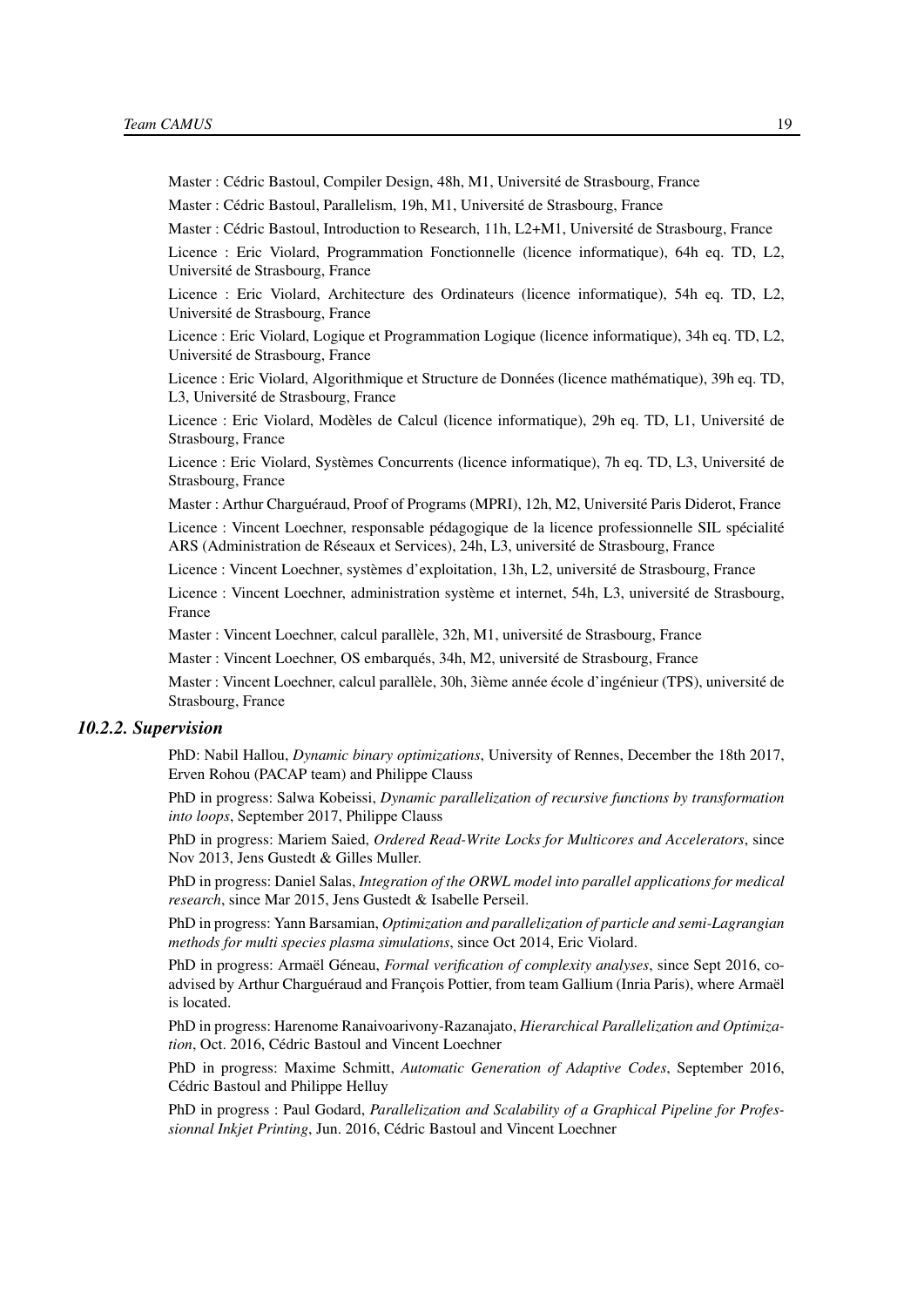| Prilippe Clauss participated to the following PhD committees in 2017. |                    |                        |            |  |  |  |  |
|-----------------------------------------------------------------------|--------------------|------------------------|------------|--|--|--|--|
| <b>Date</b>                                                           | <b>Candidate</b>   | <b>Place</b>           | Role       |  |  |  |  |
| Dec. 11                                                               | Alexandre Maréchal | Université de Grenoble | Examiner   |  |  |  |  |
| Dec. 18                                                               | Nabil Hallou       | Université de Rennes   | Co-advisor |  |  |  |  |
| Dec. 21                                                               | Jordy Ruiz         | Université de Toulouse | Reviewer   |  |  |  |  |

*10.2.3. Juries*

<span id="page-23-0"></span>

<span id="page-23-1"></span>Vincent Loechner participated as examiner to the PhD committee of Maroua Maalej, defended on Sept. 26th 2017 at Université Claude Bernard (Lyon 1).

### 10.3. Popularization

A. Charguéraud is one of the three organizers of the *Concours Castor informatique* [http://castor](http://castor-informatique.fr/)[informatique.fr/.](http://castor-informatique.fr/) The purpose of the Concours Castor in to introduce pupils (from *CM1* to *Terminale*) to computer sciences. More than 500,000 teenagers played with the interactive exercises in November 2017.

Jens Gustedt is blogging about efficient programming, in particular about the [C programming](http://gustedt.wordpress.com/) [language.](http://gustedt.wordpress.com/) He also is an active member of the [stackoverflow community](http://stackoverflow.com/questions/tagged/c) a technical Q&A site for programming and related subjects.

Cédric Bastoul prepared activities and participated to *Fête de la Science* at University of Strasbourg in October 2017.

# <span id="page-23-2"></span>11. Bibliography

# Major publications by the team in recent years

- <span id="page-23-3"></span>[1] P.-N. CLAUSS, J. GUSTEDT. *Iterative Computations with Ordered Read-Write Locks*, in "Journal of Parallel and Distributed Computing", 2010, vol. 70, no 5, pp. 496–504 [*DOI :* 10.1016/J.JPDC.2009.09.002], [https://](https://hal.inria.fr/inria-00330024) [hal.inria.fr/inria-00330024](https://hal.inria.fr/inria-00330024)
- [2] J. GUSTEDT. *Futex based locks for C11's generic atomics*, Inria Nancy, December 2015, n<sup>o</sup> RR-8818, [https://](https://hal.inria.fr/hal-01236734) [hal.inria.fr/hal-01236734](https://hal.inria.fr/hal-01236734)
- [3] A. JIMBOREAN, P. CLAUSS, J.-F. DOLLINGER, V. LOECHNER, M. JUAN MANUEL. *Dynamic and Speculative Polyhedral Parallelization Using Compiler-Generated Skeletons*, in "International Journal of Parallel Programming", August 2014, vol. 42, n<sup>o</sup> 4, pp. 529-545, <https://hal.inria.fr/hal-01003744>
- [4] A. KETTERLIN, P. CLAUSS. *Prediction and trace compression of data access addresses through nested loop recognition*, in "6th annual IEEE/ACM international symposium on Code generation and optimization", Boston, USA, ACM, April 2008, pp. 94-103, <http://dx.doi.org/10.1145/1356058.1356071>
- [5] A. KETTERLIN, P. CLAUSS. *Profiling Data-Dependence to Assist Parallelization: Framework, Scope, and Optimization*, in "MICRO-45 – Proceedings of the 2012 IEEE/ACM 45th International Symposium on Microarchitecture", Vancouver, Canada, December 2012
- [6] B. PRADELLE, A. KETTERLIN, P. CLAUSS. *Polyhedral parallelization of binary code*, in "ACM Transactions on Architecture and Code Optimization", January 2012, vol. 8,  $n^0$  4, pp. 39:1–39:21 [*DOI :* 10.1145/2086696.2086718], <http://hal.inria.fr/hal-00664370>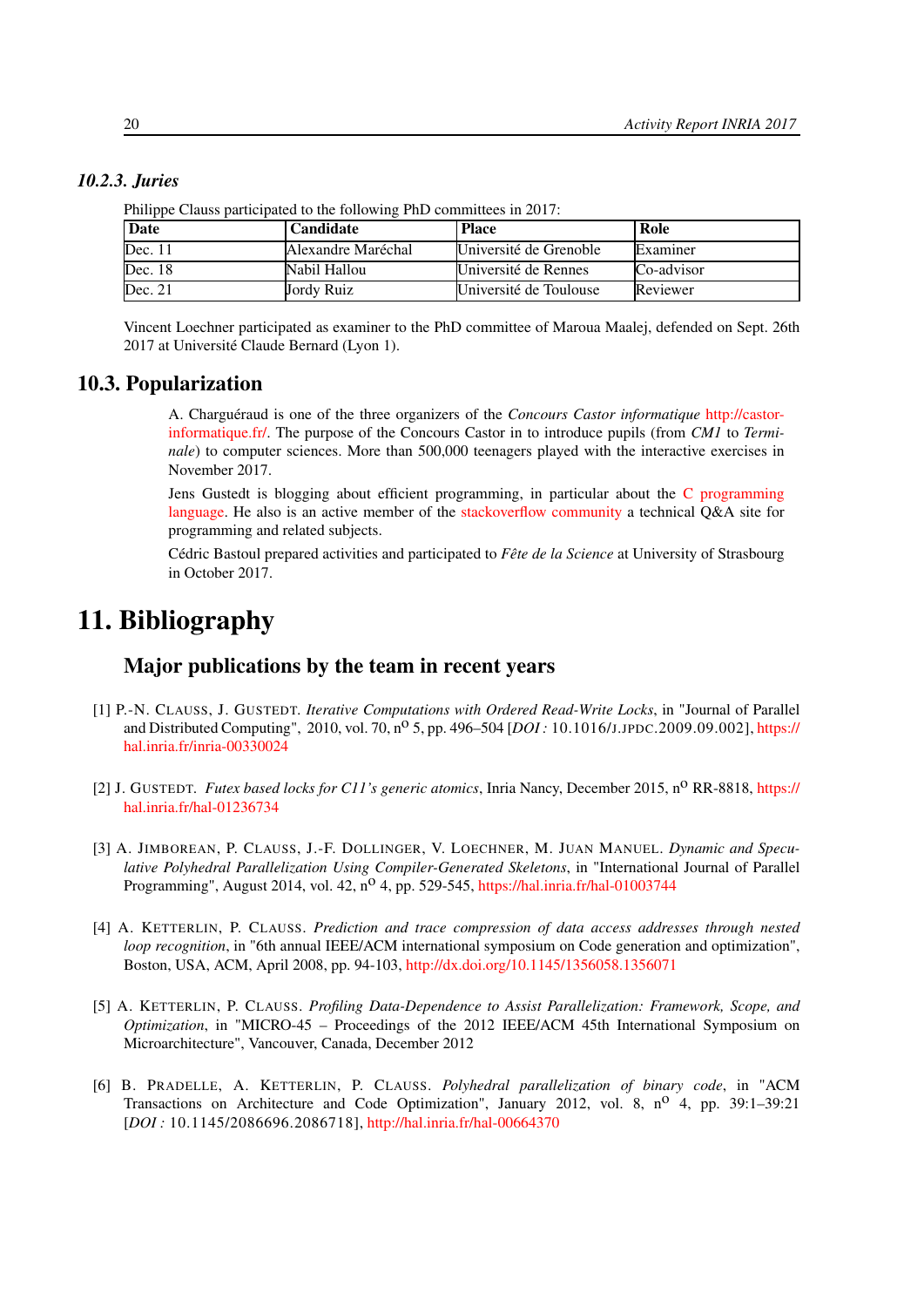[7] R. SEGHIR, V. LOECHNER, B. MEISTER. *Integer Affine Transformations of Parametric Z-polytopes and Applications to Loop Nest Optimization*, in "ACM Transactions on Architecture and Code Optimization", June 2012, vol. 9, n<sup>o</sup> 2, pp. 8.1-8.27 [*DOI*: 10.1145/2207222.2207224], <http://hal.inria.fr/inria-00582388>

# Publications of the year

### Articles in International Peer-Reviewed Journals

- <span id="page-24-6"></span>[8] T. BAROUDI, R. SEGHIR, V. LOECHNER. *Optimization of Triangular and Banded Matrix Operations Using 2d-Packed Layouts*, in "ACM Transactions on Architecture and Code Optimization (TACO) ", December 2017, <https://hal.inria.fr/hal-01633724>
- <span id="page-24-3"></span>[9] A. CHARGUÉRAUD, F. POTTIER. *Verifying the Correctness and Amortized Complexity of a Union-Find Implementation in Separation Logic with Time Credits*, in "Journal of Automated Reasoning", September 2017 [*DOI :* 10.1007/S10817-017-9431-7], <https://hal.inria.fr/hal-01652785>
- [10] N. HALLOU, E. ROHOU, P. CLAUSS. *Runtime Vectorization Transformations of Binary Code*, in "International Journal of Parallel Programming", June 2017, vol. 8, n<sup>o</sup> 6, pp. 1536 - 1565 [*DOI* : 10.1007/s10766-016-0480-Z], <https://hal.inria.fr/hal-01593216>
- <span id="page-24-1"></span>[11] J. M. MARTINEZ CAAMAN˜O, M. SELVA, P. CLAUSS, A. BALOIAN, W. WOLFF. *Full runtime polyhedral optimizing loop transformations with the generation, instantiation, and scheduling of code-bones*, in "Concurrency and Computation: Practice and Experience", June 2017, vol. 29, n<sup>o</sup> 15 [*DOI* : 10.1002/CPE.4192], <https://hal.inria.fr/hal-01581093>

### International Conferences with Proceedings

- <span id="page-24-2"></span>[12] Y. A. BARSAMIAN, A. CHARGUÉRAUD, A. KETTERLIN. *A Space and Bandwidth Efficient Multicore Algorithm for the Particle-in-Cell Method*, in "PPAM 2017 - 12th International Conference on Parallel Processing and Applied Mathematics", Lublin, Poland, September 2017, pp. 1-12, [https://hal.inria.fr/hal-](https://hal.inria.fr/hal-01649172)[01649172](https://hal.inria.fr/hal-01649172)
- [13] Y. A. BARSAMIAN, S. A. HIRSTOAGA, E. VIOLARD. *Efficient Data Structures for a Hybrid Parallel and Vectorized Particle-in-Cell Code*, in "IPDPSW 2017 - IEEE International Parallel and Distributed Processing Symposium Workshops", Lake Buena Vista, FL, United States, May 2017, pp. 1168-1177 [*DOI :* 10.1109/IPDPSW.2017.74], <https://hal.inria.fr/hal-01504645>
- <span id="page-24-4"></span>[14] A. CHARGUÉRAUD, F. POTTIER. *Temporary Read-Only Permissions for Separation Logic*, in "Proceedings of the 26th European Symposium on Programming (ESOP 2017)", Uppsala, Sweden, April 2017, [https://hal.](https://hal.inria.fr/hal-01408657) [inria.fr/hal-01408657](https://hal.inria.fr/hal-01408657)
- <span id="page-24-0"></span>[15] P. CLAUSS, E. ALTINTAS, M. KUHN. *Automatic Collapsing of Non-Rectangular Loops*, in "Parallel and Distributed Processing Symposium (IPDPS), 2017", Orlando, United States, I. INTERNATIONAL (editor), May 2017, pp. 778 - 787 [*DOI :* 10.1109/IPDPS.2017.34], <https://hal.inria.fr/hal-01581081>
- <span id="page-24-5"></span>[16] J. GUSTEDT, E. JEANNOT, F. MANSOURI. *Automatic, Abstracted and Portable Topology-Aware Thread Placement*, in "IEEE Cluster", Hawaï, United States, Cluster Computing (CLUSTER), 2017 IEEE International Conference on, September 2017, pp. 389 - 399 [*DOI :* 10.1109/CLUSTER.2017.71], [https://hal.](https://hal.archives-ouvertes.fr/hal-01621936) [archives-ouvertes.fr/hal-01621936](https://hal.archives-ouvertes.fr/hal-01621936)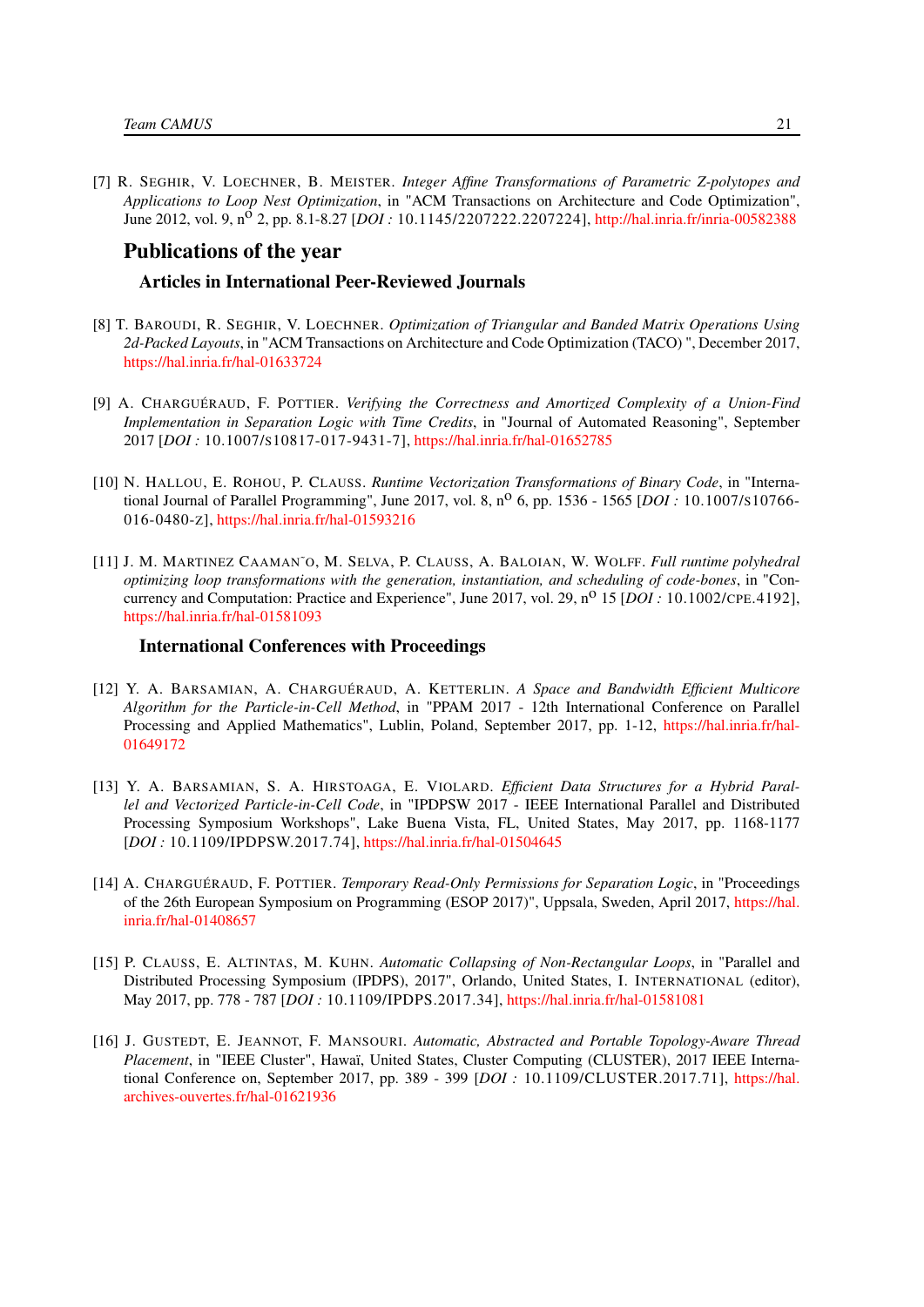- [17] N. MAGAUD. *Transferring Arithmetic Decision Procedures (on Z) to Alternative Representations*, in "CoqPL 2017: The Third International Workshop on Coq for Programming Languages", Paris, France, January 2017, <https://hal.inria.fr/hal-01518660>
- [18] L. MOREL, M. SELVA, K. MARQUET, C. SAYSSET, T. RISSET. *CalMAR -a Multi-Application Dataflow Runtime*, in "Thirteenth ACM International Conference on Embedded Software 2017, EMSOFT'17", Seoul, South Korea, October 2017 [*DOI :* 10.1145/3125503.3125562], <https://hal.inria.fr/hal-01631691>
- <span id="page-25-1"></span>[19] H. RAZANAJATO, C. BASTOUL, V. LOECHNER. *Lifting Barriers Using Parallel Polyhedral Regions*, in "HiPC 2017 - 24th International Conference on High Performance Computing, Data, and Analytics", Jaipur, India, IEEE, December 2017, <https://hal.inria.fr/hal-01633839>
- <span id="page-25-0"></span>[20] M. SCHMITT, P. HELLUY, C. BASTOUL. *Adaptive Code Refinement: A Compiler Technique and Extensions to Generate Self-Tuning Applications*, in "HiPC 2017 - 24th International Conference on High Performance Computing, Data, and Analytics", Jaipur, India, December 2017, <https://hal.inria.fr/hal-01655459>

### Conferences without Proceedings

- [21] J. M. MARTINEZ CAAMAÑO, A. SUKUMARAN-RAJAM, A. BALOIAN, M. SELVA, P. CLAUSS. *APOLLO: Automatic speculative POLyhedral Loop Optimizer*, in "IMPACT 2017 - 7th International Workshop on Polyhedral Compilation Techniques", Stockholm, Sweden, January 2017, 8 p. , <https://hal.inria.fr/hal-01533692>
- [22] H. RAZANAJATO, V. LOECHNER, C. BASTOUL. *Splitting Polyhedra to Generate More Efficient Code: Efficient Code Generation in the Polyhedral Model is Harder Than We Thought*, in "IMPACT 2017, 7th International Workshop on Polyhedral Compilation Techniques", Stockholm, Sweden, January 2017, [https://](https://hal.inria.fr/hal-01505764) [hal.inria.fr/hal-01505764](https://hal.inria.fr/hal-01505764)
- [23] M. SCHMITT, C. SABATER, C. BASTOUL. *Semi-Automatic Generation of Adaptive Codes*, in "IMPACT 2017 - 7th International Workshop on Polyhedral Compilation Techniques", Stockholm, Sweden, January 2017, pp. 1-7, <https://hal.inria.fr/hal-01655456>

### Research Reports

[24] I. CHARPENTIER, J. GUSTEDT. *Arbogast: Higher order AD for special functions with Modular C*, Inria Nancy - Grand Est (Villers-lès-Nancy, France), August 2017, n<sup>o</sup> RR-8907, 20 p., [https://hal.inria.fr/hal-](https://hal.inria.fr/hal-01307750)[01307750](https://hal.inria.fr/hal-01307750)

## Other Publications

- [25] Y. A. BARSAMIAN, J. BERNIER, S. A. HIRSTOAGA, M. MEHRENBERGER. *Verification of 2D × 2D and two-species Vlasov-Poisson solvers*, December 2017, working paper or preprint, [https://hal.archives-ouvertes.](https://hal.archives-ouvertes.fr/hal-01668744) [fr/hal-01668744](https://hal.archives-ouvertes.fr/hal-01668744)
- [26] Y. A. BARSAMIAN, S. A. HIRSTOAGA, E. VIOLARD. *Efficient Data Layouts for a Three-Dimensional Electrostatic Particle-in-Cell Code*, 2017, working paper or preprint, [https://hal.archives-ouvertes.fr/hal-](https://hal.archives-ouvertes.fr/hal-01664207)[01664207](https://hal.archives-ouvertes.fr/hal-01664207)
- [27] A. CHARGUÉRAUD, J.-C. FILLIÂTRE, M. PEREIRA, F. POTTIER. *VOCAL A Verified OCAml Library*, September 2017, ML Family Workshop 2017, <https://hal.inria.fr/hal-01561094>